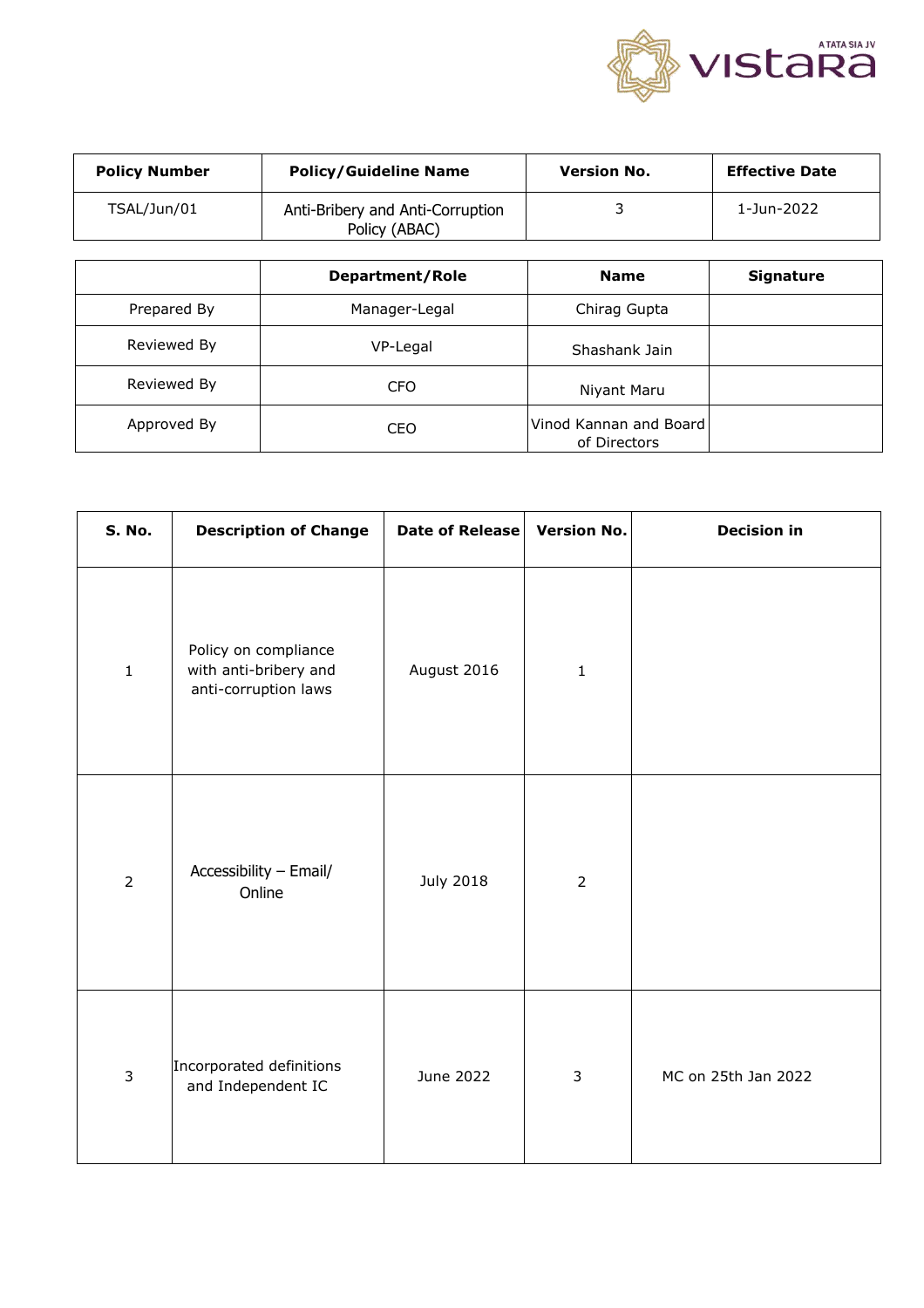

| П.    | <b>COMPLIANCE OFFICER</b>                                       | 4              |
|-------|-----------------------------------------------------------------|----------------|
| Ш.    | <b>DEFINITIONS</b>                                              | 4              |
| V.    | KEY GLOBAL ANTI-BRIBERY AND ANTI-CORRUPTION LAWS                | $\overline{7}$ |
| VI.   | <b>KEY RED-FLAGS</b>                                            | 9              |
| VII.  | GIFTS, ENTERTAINMENT AND HOSPITALITY                            | 10             |
| VIII. | <b>FACILITATION PAYMENTS</b>                                    | 12             |
| IX.   | PROCUREMENT PROCESS                                             | 12             |
| Х.    | <b>INTERACTION WITH CUSTOMERS</b>                               | 13             |
| XI.   | USE OF THIRD-PARTY AGENTS, CONSULTANTS AND OTHER INTERMEDIARIES | 13             |
| XII.  | <b>GOVERNMENT INTERACTION</b>                                   | 14             |
| XIII. | POLITICAL COMMUNITY AND CHARITABLE CONTRIBUTIONS                | 15             |
| XIV.  | <b>SPONSORSHIPS</b>                                             | 16             |
| XV.   | MERGERS AND ACQUISITIONS                                        | 16             |
| XVI.  | <b>CONFLICTS OF INTEREST</b>                                    | 16             |
| XVII. | <b>EMPLOYEE DUE DILIGENCE</b>                                   | 17             |
|       | XVIII. OTHER FORMS OF MISCONDUCT                                | 17             |
| XIX.  | BOOKS, RECORDS, AND INTERNAL CONTROL REQUIREMENTS               | 17             |
| XX.   | COMMUNICATION AND COMPLIANCE TRAINING                           | 18             |
| XXI.  | <b>HOW TO RAISE CONCERNS</b>                                    | 19             |
|       | XXII. RESPONSIBILITY AND PENALTIES                              | 19             |
|       |                                                                 |                |

XXIII. [PERIODIC REVIEW AND EVALUATION](#page-21-0) 22

I. [SCOPE AND APPLICABILITY](#page-2-0) 3

**Contents** 

[ANNUAL DECLARATION BY EMPLOYEE](#page-24-0) 25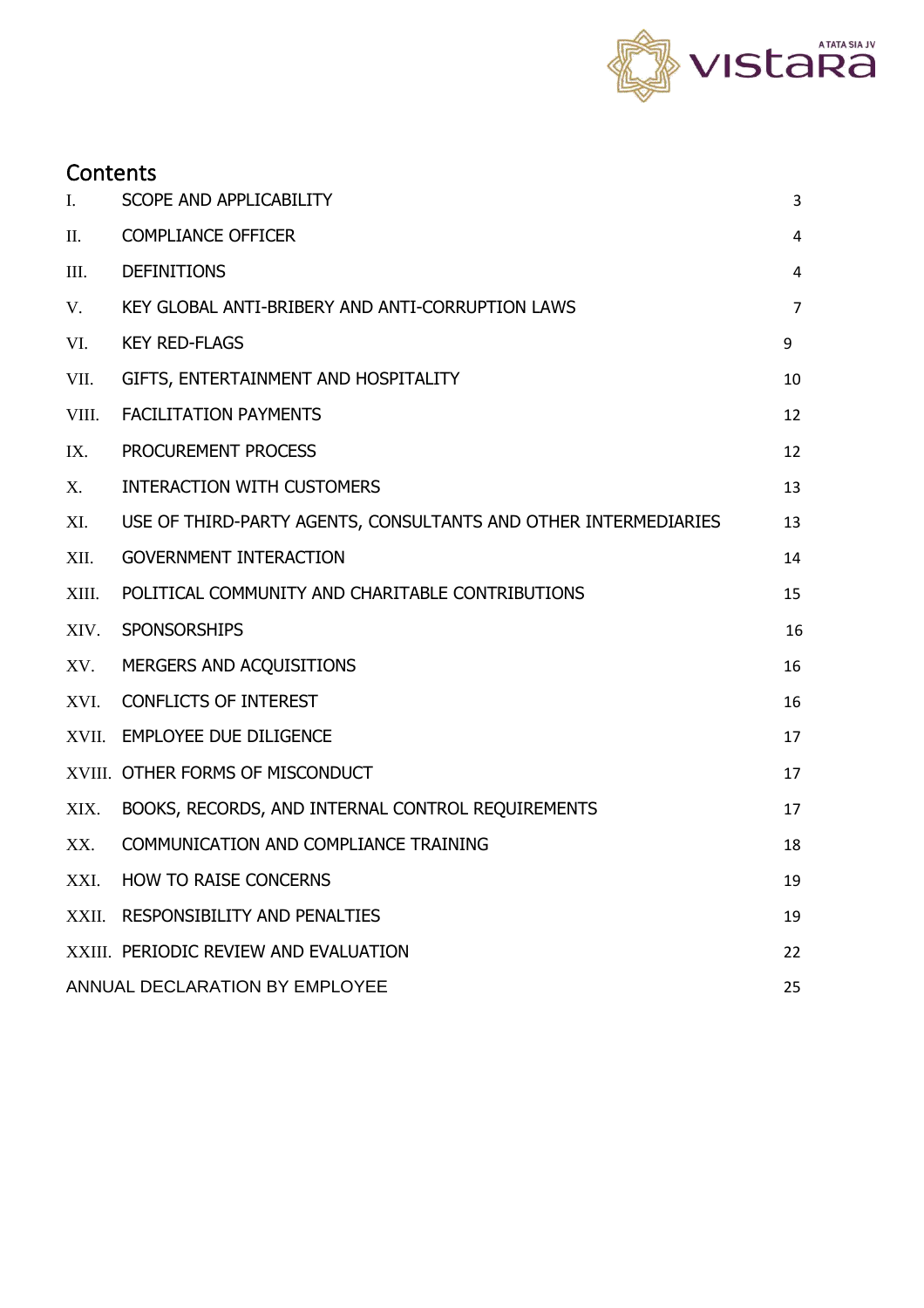

### **POLICY STATEMENT AND PURPOSE**

- 1. One of the core principles set out in the Tata's Code of Conduct 2015 ("**TCoC**") states: 'We are committed to operating our businesses conforming to the highest moral and ethical standards. We do not tolerate bribery or corruption in any form. This commitment underpins everything we do.'
- 2. In line with the TCoC, Tata SIA Airlines Limited (the "**Company"** or "**Vistara"**) practices a zero-tolerance approach to bribery and corruption and is committed to act professionally and fairly in all its business dealings and relationships and in implementing and enforcing effective systems to counter bribery and corruption in any form. Our Company, having adopted the TCoC, is therefore committed to acting professionally, fairly and with integrity in all its business dealings and relationships wherever it operates, and to implementing and enforcing effective systems to counter bribery. This includes compliance with all laws, wherever applicable, domestic and foreign, prohibiting improper payments, gifts, hospitality or inducements of any kind to or from any person, including officials in the private or public sector, customers and suppliers. Our Company is equally committed to the prevention, deterrence and detection of bribery and other corrupt business practices, and for these purposes, has adopted this Anti-Bribery and Anti-Corruption Policy ("**ABAC Policy**") with effect from April 01, 2022.
- 3. The purpose of this ABAC Policy is to ensure that our Company sets up adequate procedures in order to prevent our Company's involvement in any activity relating to bribery, facilitation payments, or corruption, even where the involvement may be unintentional. It requires employees, directors, officers of the Company and third parties subject to this ABAC Policy to recognize questionable transactions, behaviour or conduct, and to take steps to record, comply and follow procedures set in place to deal with such behaviour or conduct.

### <span id="page-2-0"></span>**I. SCOPE AND APPLICABILITY**

- 1. This ABAC Policy is applicable to our Company. Our Company shall recommend adoption of this ABAC Policy to the Boards of its subsidiaries, associate companies and joint ventures ("**JVs**").
- 2. This ABAC Policy is applicable to all individuals working at all levels and grades, including directors, senior managers, officers, other employees (whether permanent, fixed-term or temporary), consultants, contractors and sub-contractors, trainees, interns, seconded staff, casual workers and agency staff, agents, any other third-parties or any other person associated with our Company and such other persons, including those acting on behalf of our Company, as designated by the Compliance Officer (as defined below) from time to time (all of the aforesaid being collectively referred to as "**Designated Persons**").
- 3. This ABAC Policy constitutes a minimum standard. It must be complied with in any country in which our Company does business even when the ABAC Policy is stricter than the anti-bribery laws that are applicable in such countries, including both applicable local laws and anti-bribery laws with extra-territorial application. However, when applicable anti-bribery laws are stricter than this ABAC Policy, such laws must be complied with. In case of any doubts, Designated Persons must contact our Company's Compliance Officer.
- 4. The provisions in this ABAC Policy supplement the TCoC and should be read in conjunction with TCoC. In case of any conflict or inconsistency between this ABAC Policy and TCoC, the ABAC Policy will prevail over the TCoC.
- 5. Each of the Designated Persons is responsible to maintain and follow the provisions of this ABAC Policy and the Compliance Officer, Human Resources Department, Chief Ethics Counsellor and the Audit Committee of the Company shall oversee implementation of this Policy to the fullest extent, in accordance with Annexure I.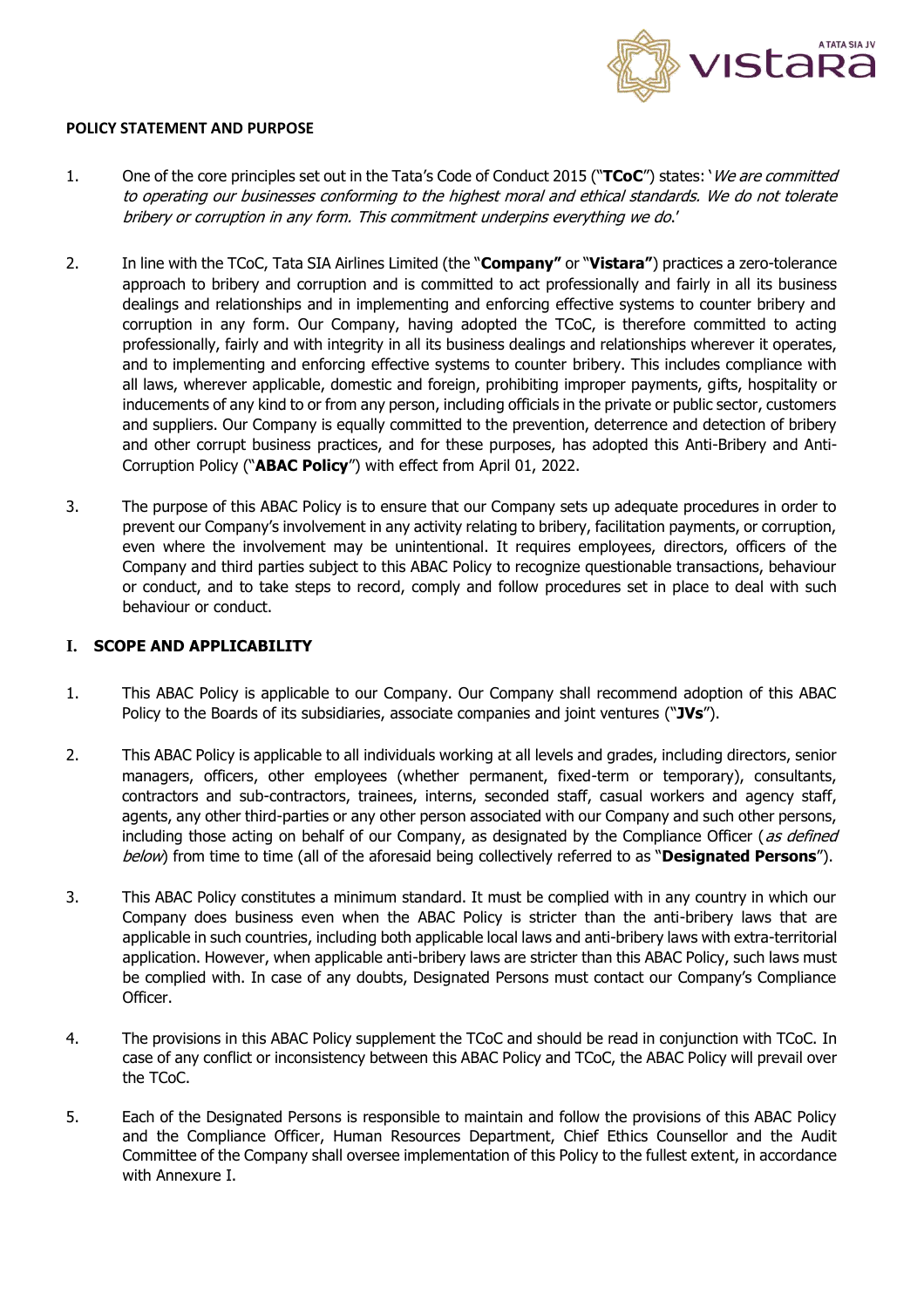

6. Each employee of the Company shall sign the annual declaration (enclosed as Annexure II) and submit the same to the undermentioned authority.

### <span id="page-3-0"></span>**II. COMPLIANCE OFFICER**

The Company shall, from time to time, designate an employee of sufficient seniority, competence and independence as the compliance officer to ensure compliance with the provisions of this ABAC Policy ("**Compliance Officer**") and the same shall be notified to the Designated Persons. Currently, Mr. Shashank Jain (Head-Legal) has been designated as the Compliance Officer. All guidance in relation to this ABAC Policy shall be directed to the Compliance Officer. In case the Compliance Officer is conflicted, the guidance may be directed to the Chief Ethics Officer of Vistara. All reports, complaints, doubts or concerns in relation to this ABAC Policy or any other compliance policies shall be raised by the Designated Persons to the Compliance Officer, or otherwise as stated in this ABAC Policy. Every query or concern raised by any Designated Person in relation to any suspected violation of this ABAC Policy shall be investigated by the Investigation Committee.

All queries, concerns or complaints received by any other employee of the Company should be directed to the Compliance Officer. Any action required to be undertaken under this ABAC Policy shall be taken by the Compliance Officer in accordance with the procedures laid down under the ABAC Policy. For the purposes of this ABAC Policy, the Compliance Officer shall have a functional reporting to the Designated Officer (CEO of the Company). All cases of breach of this ABAC Policy (irrespective of the amount or seniority of the Designated Person) shall be informed to the Compliance Officer who in turn forward the same to the Investigation Committee, in accordance with investigation procedures laid down in following sections.

### <span id="page-3-1"></span>**III. DEFINITIONS**

#### **1. Bribery**

Bribery includes the offer, promise, giving, demand or acceptance of an undue advantage as an inducement or reward for an action which is improper, illegal, unethical or a breach of trust. Bribes often involve payments (or promises of payments) but may also include anything of value – for example, providing lavish/inappropriate gifts, hospitality and entertainment, inside information, or sexual or other favours; offering employment to a relative; underwriting travel expenses; abuse of function; or other favours. Bribery includes advantages provided directly, as well as indirectly through an intermediary. TCoC 2015 and this ABAC Policy prohibits Designated Persons from giving bribes not only to any public/government official but also to any private individual. Bribery in any form will not be tolerated. Any act done without the motive or intention to gain an undue advantage, or induce or reward conduct that is improper, illegal, unethical or a breach of trust on the part of another person shall not be considered as bribery. For instance, reasonable gifts provided on widely celebrated festivals such as Diwali and in accordance with the Company's Gifts, Entertainment & Hospitality Policy and the TCoC 2015, face masks, hand sanitizers provided by the Company to third parties in the wake of Covid-19 pandemic, etc. shall not be considered as bribery.

### **2. Corruption**

Corruption includes wrongdoing on the part of an authority, or those in power, through means that are illegitimate, immoral, or incompatible with ethical standards. In other words, corruption is the misuse of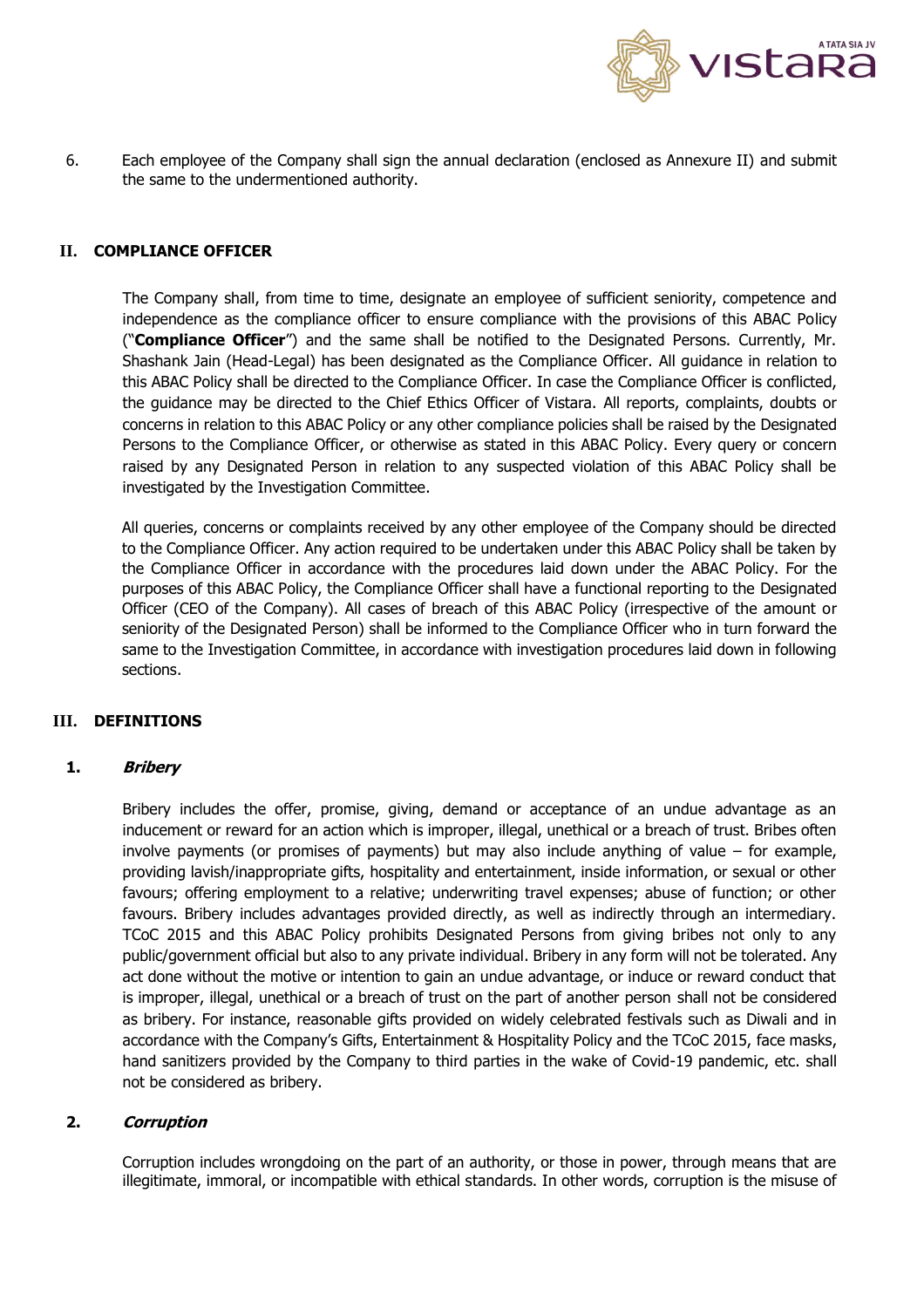

public office or power for private gain, or misuse of private power in relation to business outside the realm of government. Bribery and corruption are used synonymously for the purpose of this ABAC Policy. For detailed explanation, please see the section on "What is Bribery and Corruption?".

### **3. Public Official (Government Official or Public Servant) / Foreign Public Official**

In the Indian context, a public official, a government official or a public servant would include (but not be limited to) the following:

- a. any person holding a legislative, executive or administrative office of the government (domestic or foreign), or acting in an official capacity for or on behalf of a legislative, executive, or administrative office of the government (domestic or foreign), whether appointed or elected, whether permanent or temporary, whether paid or unpaid, irrespective of that person's seniority;
- b. any person in the service or pay of the government or of a corporation established by or under a central, provincial or state statute, or an authority or a body owned or controlled or aided by the government or a government company or any person who is remunerated by the government by fees or commission for the performance of any public duty;
- c. any judge or presiding officer of a court or statutory forum, including any person empowered by law to discharge, whether by himself/herself or as a member of any body of persons, any adjudicatory functions;
- d. any person authorised by a court of justice to perform any duty, in connection with the administration of justice, including a liquidator, receiver or commissioner appointed by such court;
- e. any person who performs a public duty, including for a public agency or public enterprise, or provides a public service, as defined in the domestic law of the country and as applied in the pertinent area of law; and
- f. any other person defined as a "public servant" under the Prevention of Corruption Act, 1988 or the Lokpal and Lokayuktas Act, 2013 or other applicable, domestic law.

"State" means all levels and subdivisions of governments (i.e., local, regional, or national and administrative, legislative, or executive).

Some examples of public officials include employees of a public or private bank, members of parliament and legislative assemblies, employees of Directorate General of Civil Aviation, customs and excise officials, judges and similarly others.

#### **Foreign public official**

Under non-Indian ABAC laws such as FCPA (as defined below), what constitutes a "foreign official" or "foreign public official" is interpreted broadly and includes officials from all branches of government, as well as public international organizations (such as the United Nations), regardless of whether the official is a paid or unpaid employee. The term also includes political parties, party officials, and candidates for public office. Further it includes employees or agents of state-owned or state-controlled enterprises and means any person acting in an official capacity on behalf of any government department, agency, instrumentality, or corporation, family members of the official, as well as a political party official or any candidate for political office.

#### **4. Facilitation payments**

"Facilitation Payments" are unofficial payments made to public officials in order to secure or expedite the performance/ non-performance of a routine or necessary action. They are sometimes referred to as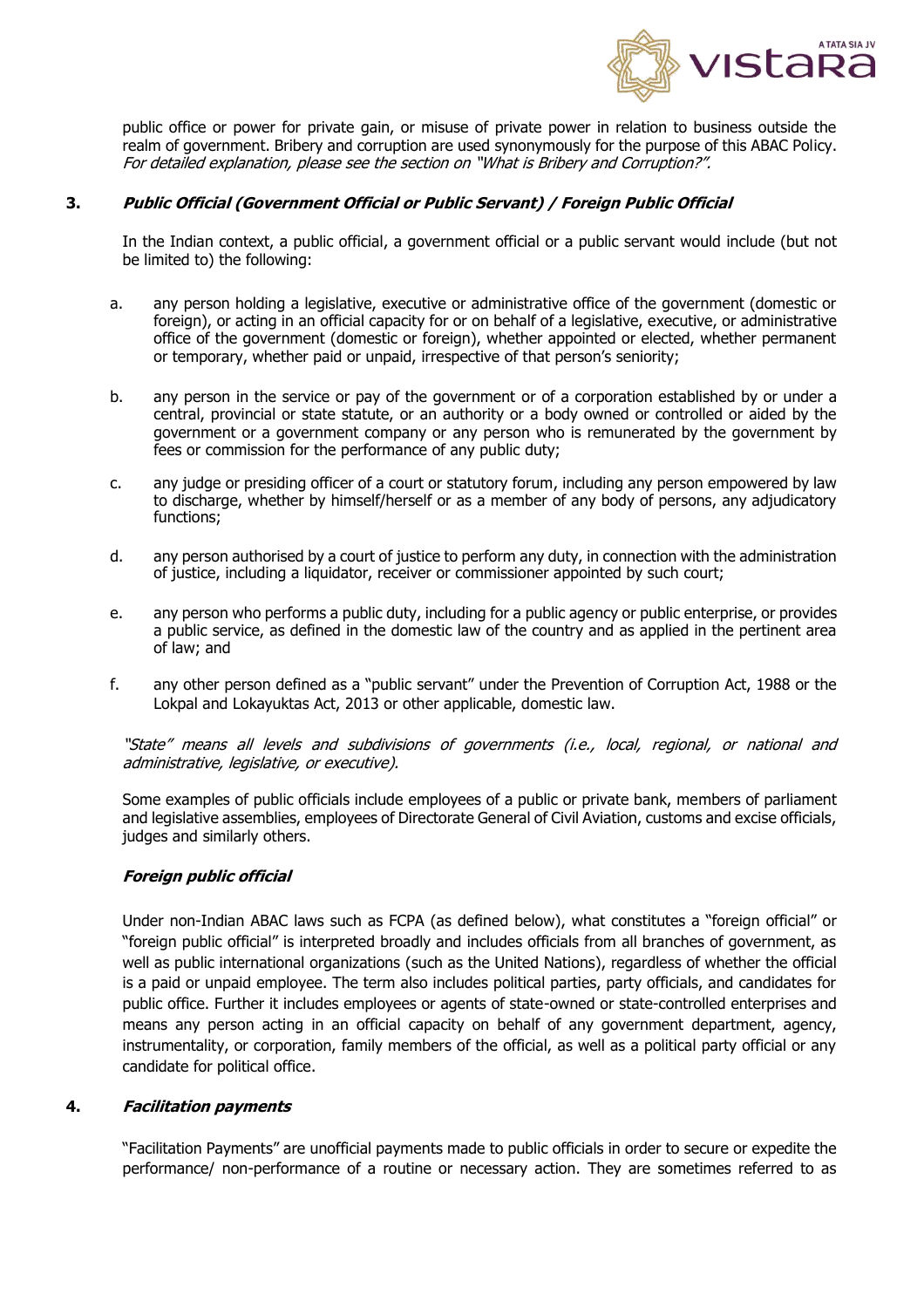

'speed' money or 'grease' payments or 'good-will money'. The payer of the facilitation payment usually already has a legal or other entitlement to the relevant action. In India, facilitation payments are prohibited and are perceived similar to bribe payments.

## **5. Kickbacks**

A "kickback" is a form of negotiated bribery in which a commission is paid to the individual who is giving, paying or promising to give or pay a bribe as a Quid Pro Quo for services rendered. The remuneration (money, goods or services handed over) is negotiated ahead of time. The kickback varies from other kinds of bribes in that there is implied collusion between agents of the two parties, rather than one party extorting the bribe from the other. The purpose of kickback is usually to encourage the other party to cooperate in the illegal scheme.

### **6. Third party**

The term "third party" includes any individual or organization, who/which comes into contact with the Company or transacts with the Company, and also includes actual and potential clients, intermediaries, vendors, consultants, retainers, agents, advisors, distributors, business associates such as JV and consortium partners, partners (including academic institutions), contractors, suppliers or service providers who work for and on behalf of the Company.

## **7. Improper performance**

Breach of an expectation that a person will act in good faith, impartially or in accordance with a position of trust amounts to improper performance. This would also include obtaining, agreeing to receive, accepting, or attempting to obtain, an undue advantage for acts to be performed properly.

## **IV. WHAT IS BRIBERY AND CORRUPTION**

- 1. As detailed at Section IV above, bribery and corruption include the offer, promise, giving, demand or acceptance of any undue advantage as an inducement or reward for an action which is improper, illegal, unethical or a breach of trust.
- 2. Bribery and corruption can take place in many types of activities. It is usually designed to obtain financial benefits or other personal gain. For example, bribes are intended to influence behaviour – they could be in the form of money, a privilege, an object of value, an advantage, or merely a promise to influence a person in an official or public capacity. Usually, two people are involved, and both would benefit. Examples of a bribe include offering or receiving of cash in the form of a kickback, loan, fee or reward, or giving of aid, donations, or voting designed to exert improper influence.
- 3. Bribery can be either commercial bribery or public bribery, depending upon the recipient. Bribery and corruption can take many forms including cash or gifts to a public official, a bank official, an individual or family members or associates, inflated commissions, fake consultancy agreements, unauthorized rebates, non-monetary favours like giving internship to relatives of a public official, and false political or charitable donations. These actions may be undertaken directly or through a third party. It is illegal and immoral to, directly or indirectly, offer or receive a bribe.
- 4. Examples of Bribe and Corruption

### Offering Bribe : Example 1

You offer a potential client with a sponsored ticket to a holiday abroad, but only if they agree to do business with us.

In this case you would be committing a violation of this ABAC Policy as you are making the offer to gain an improper commercial and contractual advantage. The Company may also be found to have committed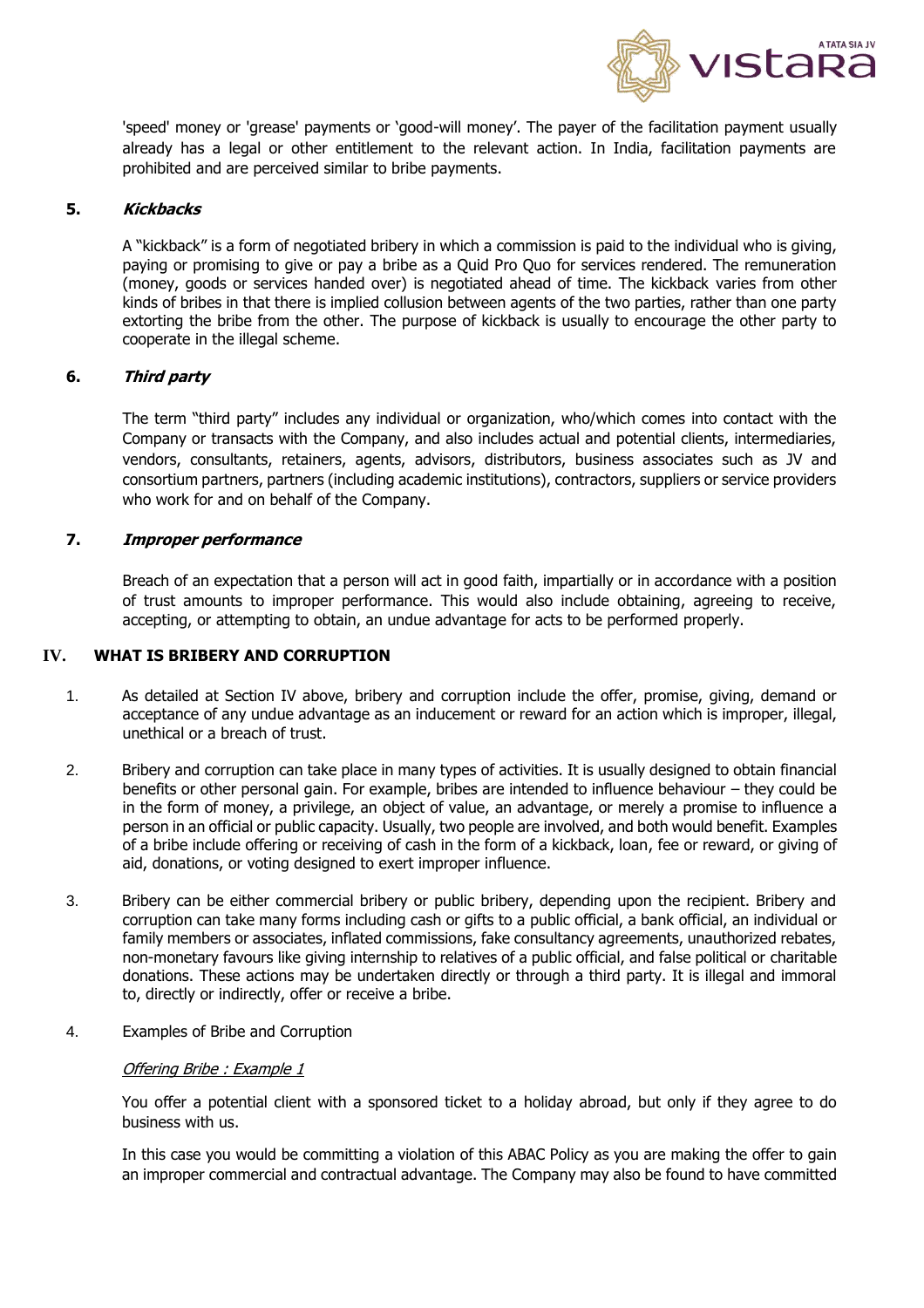

an offence because the offer has been made improperly to obtain business for us. It may also be an offence for the potential customer to accept your offer.

#### Offering Bribe : Example 2

A public servant asks you to provide an internship to his son in exchange for a specific approval that your company is seeking from that public servant.

If you provide the abovesaid benefit to the public servant, you are giving him an undue advantage with the intention to obtain an undue benefit and therefore, you are indulging in bribery. In this case, you may be committing not only a violation of this ABAC Policy but also offenses under Indian laws.

#### Receiving Bribe: Example 1

A supplier grants a job to the relative of a person working in procurement team but makes it clear that in return they expect you to use your influence in the Company to ensure we continue to do business with them.

It is a violation of this ABAC Policy for a supplier to make such an offer. It would also be a violation of this ABAC Policy and may even be an offence for you to accept the offer as you would be doing so to gain an improper personal advantage.

#### Receiving Bribe: Example 2

You are the finance manager of the company. A supplier offers you a share in the proceeds of his contract with your company, if you clear his bills in a specific period upon receiving, even though it is company's standard practice to clear dues in such specific period only. Even though you have not done any favours to the supplier, however, you performed your duty with an intent to obtain an undue benefit. You have indulged in commercial bribery or kickback scheme.

### <span id="page-6-0"></span>**V. KEY GLOBAL ANTI-BRIBERY AND ANTI-CORRUPTION LAWS**

1. We uphold all laws relevant to countering bribery and corruption applicable to us in the conduct of our business across all the jurisdictions in which we operate including, wherever applicable, the (Indian) Prevention of Corruption Act, 1988 ("**PCA**"), the U.S Foreign Corrupt Practices Act, 1977 ("**FCPA**"), the UK Bribery Act, 2010 ("**UKBA**") and other applicable laws where bribery offences can result in the imposition of severe fines and/or custodial sentences, exclusion from tendering for public contracts and severe reputational damage. Different statutes adopt different yardsticks to determine whether or not a particular act or omission is an offence thereunder; thus, an act may be an offence under one statute, but not under another.

### **Prevention of Corruption Act, 1988 OR The PCA**

- 2. The PCA is the primary legislation in India which deals with offences related to any undue advantage given to or received by a 'public servant'. In the Indian context, the key ingredients of an act of bribery under the PCA are:
	- **a.** Any person who **gives or promises to give an undue advantage** to another person or persons, with the intention
	- **b.** to induce a **public servant** to perform improperly a public duty or to reward such public servant for the **improper performance of public duty** or
	- **c.** to **obtain or retain business for a commercial organisation** or to obtain or retain an advantage in the conduct of business for such commercial organisation.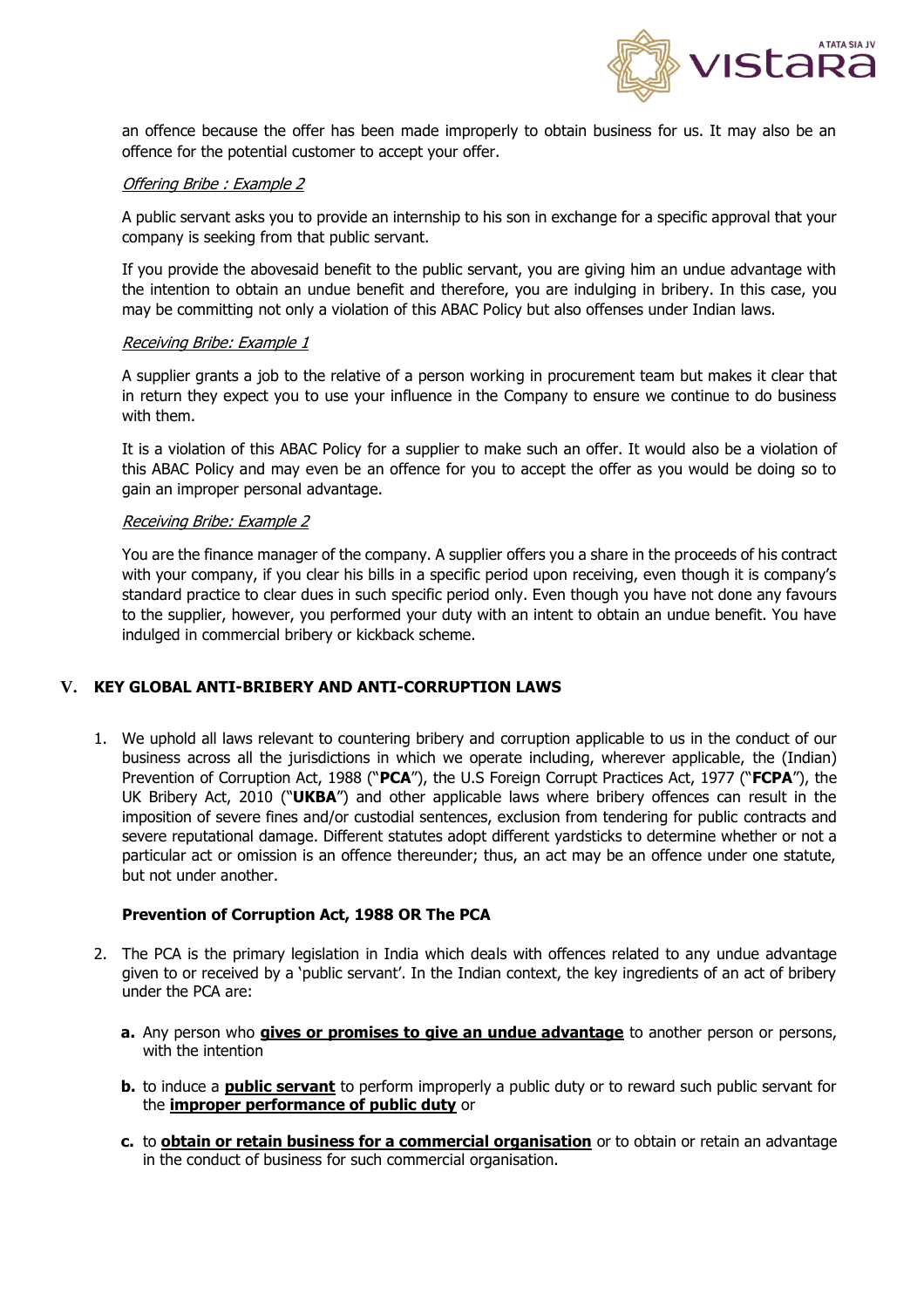

- 3. Under the PCA, bribery of government officials and agents, whether directly or indirectly, is a criminal offence and punishable with imprisonment. Through an amendment of 2018, the PCA has been amended to strengthen the legislative framework of the PCA and it is now a criminal offence under the PCA to engage in any of the following:
	- · 'supply' side of bribery (i.e., giving bribes to a public servant);
	- a company can be held liable under the PCA as an offender if any person 'associated' with the company gives a bribe to a public servant. Employees, agents and subsidiaries are amongst those considered to be 'associated' with a company. However, a company may be able to defend itself by proving that it had in place adequate procedures (such as a robust anti-bribery and anticorruption program) designed to prevent persons associated with it from undertaking such conduct; and
	- every director, manager, secretary or other officer with whose 'consent or connivance' the offence was committed, has been made liable under the PCA.
- 4. Violators of the PCA shall be subject to fines and/or imprisonment. If any person associated with a commercial organisation (which means any person who performs services for or on behalf of the commercial organisation) gives or promises to give any undue advantage to a public servant intending to obtain or retain business for such commercial organisation, such commercial organisation shall be punishable with fine. Further, if an offence under PCA is committed by a commercial organisation, and such offence is proved in the court to have been committed with the consent or connivance of any director, manager, secretary or other officer, such person shall be guilty of the offence and shall be punishable with imprisonment for a term which may extend to 7 years and shall also be liable to fine.
- 5. In addition to the PCA, indirectly, the following laws in India also presently apply to offences relating to or resulting in corruption and bribery (including fraud and breach of trust, conspiracy etc.) and resolutions available in case of occurrence of corruption or bribery:
	- i) The Indian Penal Code, 1860 ("**IPC**");
	- ii) The Prevention of Money Laundering Act, 2002;
	- iii) The Central Vigilance Commission Act, 2003;
	- iv) The Lokpal and Lokayuktas Act, 2013;
	- v) Lok Ayukta Acts of various states;
	- vi) The Companies Act, 2013.
- 6. Improper Performance could lead to accusations of criminal breach of trust, which is an offence under the IPC. The IPC also penalises abetment as an offence. Under the IPC any person who intentionally aids, by any act or illegal omission, the doing of a thing, or engages with a person/ persons in a conspiracy for the doing of a thing, is guilty of the offence of abetment. Additionally, a person could also be prosecuted for offenses of cheating and/or criminal breach of trust under the IPC.

# **The U.S Foreign Corrupt Practices Act, 1977 or the FCPA**

- 7. The FCPA makes it a federal crime for public companies or issuers (U.S. and non-U.S companies that trade securities on a U.S. stock exchange) or entities operating under U.S. jurisdiction and the individuals associated with them to bribe government officials in non-U.S. countries (called "**Foreign Public Officials**") in order to obtain or retain business, or to secure improper business advantages. The FCPA also requires such companies to keep accurate books and records, and to have an adequate system of internal financial and accounting controls.
- 8. In the context of FCPA, employees, agents or third parties associated with an entity on which FCPA applies, must not pay or give, or promise to pay or give, anything of value to foreign public officials, directly or indirectly, to obtain any improper advantage. Further, the FCPA has an extraterritorial jurisdictional reach, meaning foreign entities (other than issuers) and individuals can also be subject to the FCPA's jurisdiction. For example, a company which has no U.S. presence, but utilises U.S.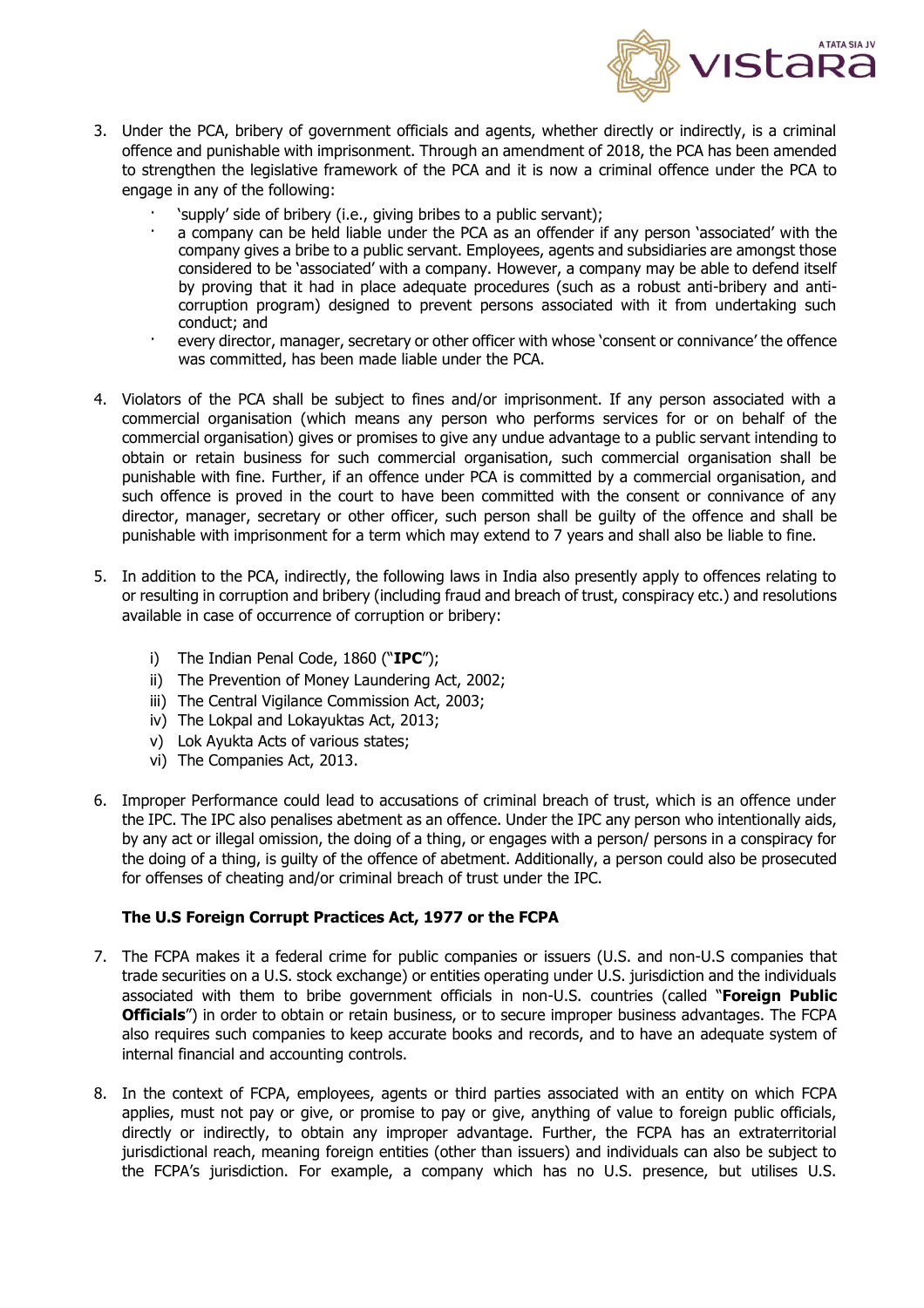

communication or banking channels in furtherance of a bribe to a Foreign Public Official will be automatically covered under the FCPA.

#### **UK Bribery Act, 2010 or UKBA**

- 9. The UKBA prohibits bribery in both the public and private sectors (i.e., commercial bribery). In context of UKBA, even commercial bribery (i.e., bribes paid to non-public officials) is punishable with fines and imprisonment.
- 10. The UKBA also provides guidance for six-principles approach to tackle bribery and corruption including proportionate procedures, top level commitment, risk assessment, due diligence, communication and monitoring and review. Further, the UKBA also has an extraterritorial jurisdictional reach, similar to FCPA.
- 11. Our Company complies with the PCA in the strictest sense and follows the principles laid out in the FCPA and UKBA. Therefore, all the Designated Persons have to fully comply with all these anti-bribery anticorruption laws.

### <span id="page-8-0"></span>**VI. KEY RED-FLAGS**

- 1. Designated Persons have a special responsibility to comply with this ABAC Policy and ensure that our Company's procedures and measures to combat ABAC risks and threats are upheld and strengthened. If in doubt whether an act would breach this ABAC Policy, the Designated Person must take a step back and ask oneself the following on a contemplated action:
	- What is the intent is it to build a relationship or is it something else?
	- · How would it look if these details were on the front page of a major newspaper?
	- What if the situation were reversed would there be a double standard?
- 2. Bribery and corruption risks may vary due to various factors therefore, a risk-based approach shall be taken to build required safeguards. A risk assessment shall be conducted at a business level to identify risk profile of the Company related to bribery and corruption. This shall include review of external factors (like industry, geographic footprint, regulatory landscape, etc.) and internal factors (like policies, procedures, training program, analysis of data etc). Based on the risk profile identified necessary steps for its mitigation shall be taken. The risk assessment process shall be undertaken once every three years or earlier in case of a major change in factors impacting the risk e.g. nature of business, new regulation, etc.
- 3. While an exhaustive list cannot be provided, set out below are indicative questionable transactions or situations that **Designated Persons** should be careful about – which, when appearing together or individually, should raise a 'red flag':
	- i) A contract requires the use of a third-party consultant where the third party's principal or owner is a public official (including any bank official or an officer imparting public duty functions) or the third party is recommended by a public official;
	- ii) A consultant has been engaged to provide services involving large scale government interactions for various approvals and no objection certificates but without a proper agreement and defined terms of services;
	- iii) The business lacks qualifications or resources i.e. the potential business partner does not appear capable of performing the services being offered. Sham service contracts, under which corrupt payments are disguised using a consulting agreement or other arrangement are typical modalities for indulging in bribery or corrupt activities;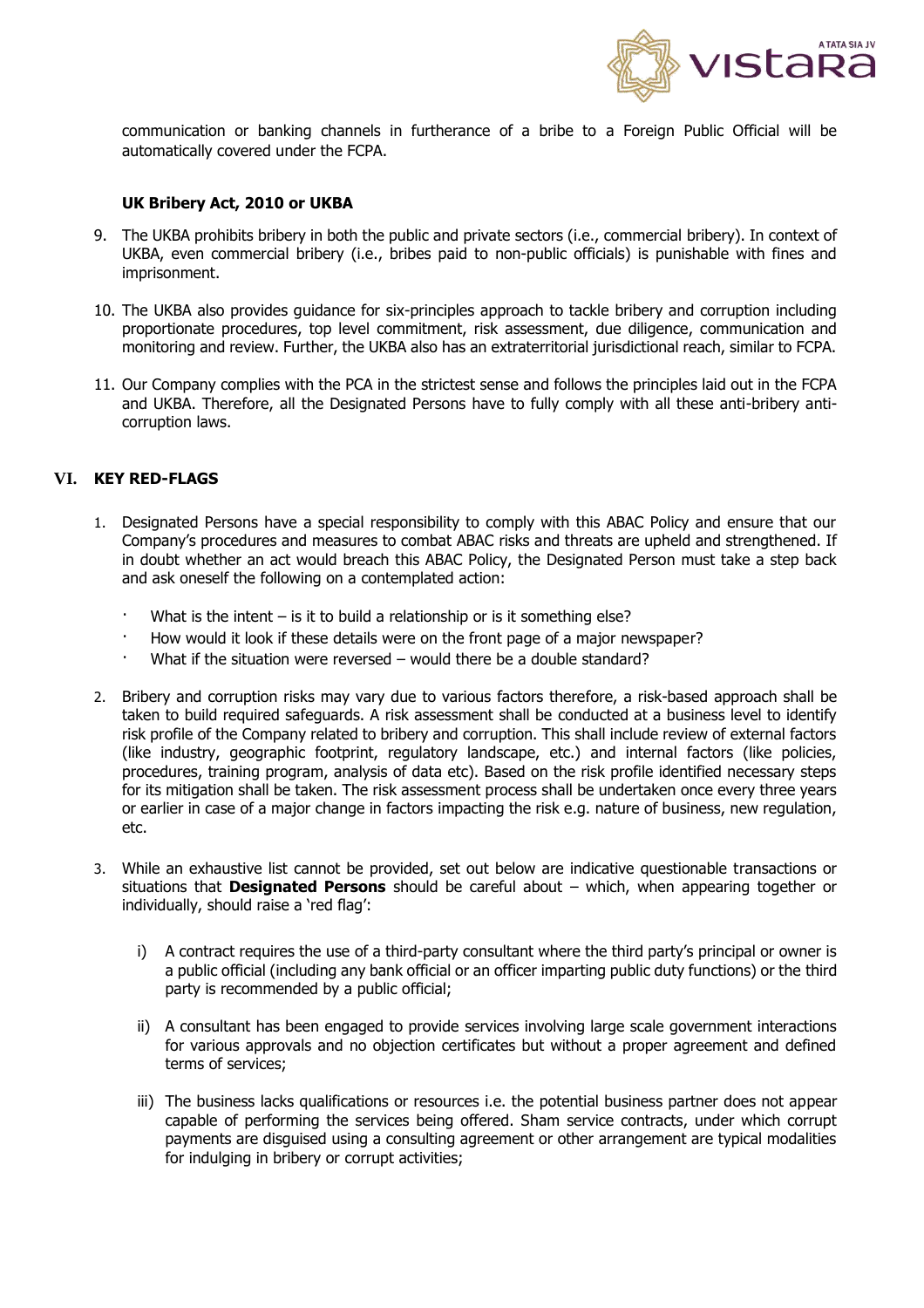

- iv) Any potential partner who provides guarantees of success or claims to have the ability to obtain licenses or other government approval without providing a description of a legitimate manner by which those goals will be accomplished;
- v) Transactions involving unusual payment patterns or financial arrangements. Accordingly, a request to pay unusually high commissions is a warning sign of possible corruption. A request to deposit commissions in multiple bank accounts, perhaps in offshore banks, also justifies additional scrutiny;;
- vi) A potential counterparty who refuses to accept an ABAC or anti money laundering clause in the proposed contract. Similarly, refusal to accept requirements to provide sufficient supporting documentation along with invoices to be submitted by the potential counterparty;
- vii) Based on pre-acquisition / counterparty due diligence, it becomes apparent that the potential counterparty has a reputation for offering bribes or violating other laws or indulging in unusual, structured transactions or is exposed to political affiliations;
- viii) Inflated pay-outs to, or questionable role in the project of potential counterparty or its affiliate;
- ix) A proposed counterparty resists or fails to provide details of parentage or has undisclosed principals, associates or subcontractors with whom it splits fees; or
- x) A proposed counterparty refuses access to its books and records where requested under the proposed contract.
- 4. Because no code of conduct or policy can cover every possible situation, our Company relies on the Designated Persons to use good judgment and to speak up when they have either questions or concerns. Whenever faced with a doubt on the applicability of this ABAC Policy, or if an act could be perceived to be a breach of this ABAC Policy, consult the Compliance Officer of the Company.
- 5. The areas of business where corruption, including bribery, can most often occur include:
	- **a.** Gifts, Entertainment and Hospitality;
	- **b.** Facilitation Payments;
	- **c.** Procurement Process;
	- **d.** Interaction with customers;
	- **e.** Use of third-party agents, consultants and other intermediaries;
	- **f.** Government interaction
	- **g.** Political, Community or Charitable Contributions;
	- **h.** Sponsorships;
	- **i.** Merger & acquisition transactions;
	- **j.** Conflict of interest situations; and
	- **k.** Employee diligence.

Each of these areas have been further explained in detail below.

### <span id="page-9-0"></span>**VII. GIFTS, ENTERTAINMENT AND HOSPITALITY**

1. Gifts, Entertainment and Hospitality ("**GEH**") are an indispensable part of a commercial organization, from the perspective of offering and accepting GEH. GEH may be allowed if they are reasonable, proportionate, made in good faith and in compliance with our Company's policies, inclusive of Section D, Clause 11 and Section G, Clause 4 of the TCoC 2015, our Company's Gifts, Entertainment & Hospitality Policy, and various advisories issued from time to time under the foregoing. Any doubts and approvals in this regard should be clarified with Chief Ethics Counsellor of the Company.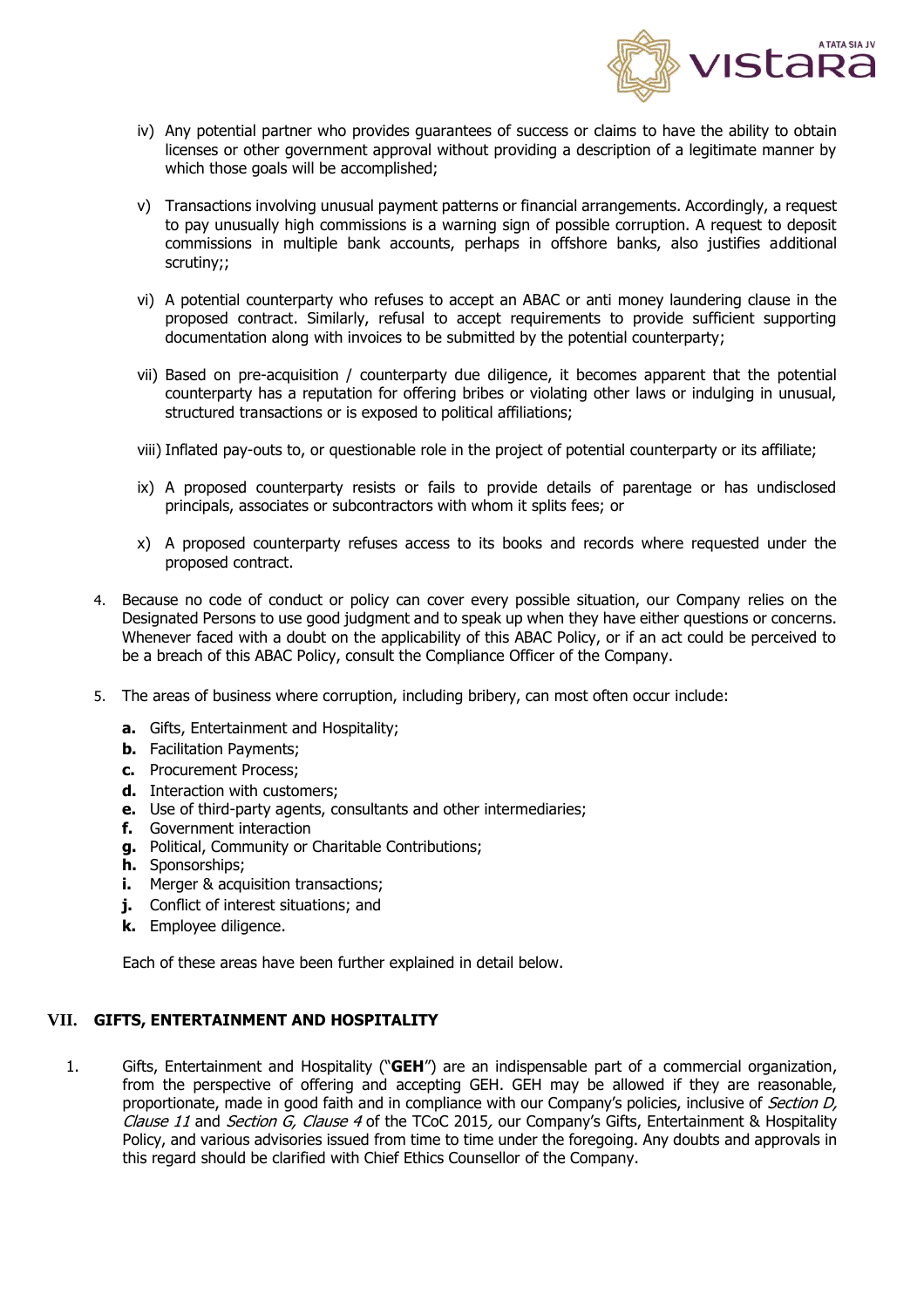

- 2. This Policy recommends that all Employees assess the intention behind any gift or hospitality given or received. Gifts or hospitality, with the intention of improperly influencing one's decision-making ability or making the recipient feel unduly obligated in any way, shall never be offered or received. The Company prohibits the offer or receipt of gifts or hospitality that are not reasonable and not bona fide. The ABAC Policy describes key components of the Gifts, Entertainment and Hospitality Policy, however, the Designated Persons are suggested to refer to it for the detailed do's and don'ts.
- 3. A gift is anything of value and would encompass any gratuitous monetary or non-monetary benefit. It includes tangible items such as cash, precious metals, stones, jewellery, art, and any of their equivalents, but also intangible items such as discounts, services, loans, favours, special privileges, advantages, benefits and rights that are not available to the general public. A "**gift**" also includes meals, entertainment, hospitality, vacations, trips, use of vacation homes, tickets to sporting or music events, outings, vendor familiarization trips, and use of recreational facilities. **Under no circumstances should**  any **Designated Person ever solicit a gift** from any person or company that is doing, or seeks to do, business with the Company. Note that meals, entertainment and hospitality may also qualify as a gift, unless they fall within reasonable bounds of value and occurrence.
- 4. Offering gifts in order to win or keep business is unethical and, in many cases, illegal and may take form of an illicit payment or a conflict of interest or a bribe. For example, providing lavish gifts to a customer with the intention to influence his patronage, is just a gift though but has taken the form of a bribe. If you find it difficult to provide a comfortable answer to questions on appropriateness of a gift, or if you are unsure if you should accept something of value, each Designated Person must ask the Chief Ethics Counsellor. If your Chief Ethics Counsellor is conflicted, seek guidance from the Compliance Officer.
- 5. All gifts received should be promptly reported to the Compliance Officer, if they are not in the ordinary course of business, in compliance with all the policies issued by the Company and as per applicable law. Gifts of cash or cash equivalents (such as bullion, jewellery, cash cards etc.) must never be accepted. Gifts received during ordinary course of business may refer to customary gifts received on festivals, a public brand promotion activity, a public acknowledgement of appreciation of efforts and similarly other non-personal ordinary situations.
- 6. A Designated Person may give a modest gift to a government or other public official only when it is appropriate, allowed by local law, and in accordance with our Company's Gifts, Entertainment and Hospitality Policy. For every gift offered, the Designated Person must obtain approval of the Chief Ethics Counsellor citing the rationale behind offering such gift, value of gift and the intended recipient of the gift.
- 7. Designated Persons are prohibited from offering gifts or granting favours outside the ordinary course of business to current or prospective customers, their employees or agents or any person (including but not limited to Government Officials) with whom our Company or its business associates have a contractual relationship, or intend to negotiate an agreement, or have a pending litigation/case/assessment or are likely to have any transactions or interactions with in the course of the Company's business. No Designated Person should accept or solicit any personal benefit from anyone in the course of business in a manner that might compromise or appear to compromise their objective assessment.
- 8. Assistance provided to various third parties such as face masks, hand gloves, face shields, sanitizers and other personal protective equipment, in wake of Covid-19 pandemic, shall not be called Gifts and shall not covered under this Policy.
- 9. Any complaints received in relation to violation of Gifts, Entertainment and Hospitality Policy shall be investigated by the Chief Ethics Counsellor, or if it relates to issues involving bribery and corruption, by the Investigation Committee constituted as per ABAC Policy.
- 10. As a general guide, the giving or receiving of gifts or hospitality may be acceptable if it meets all the following requirements: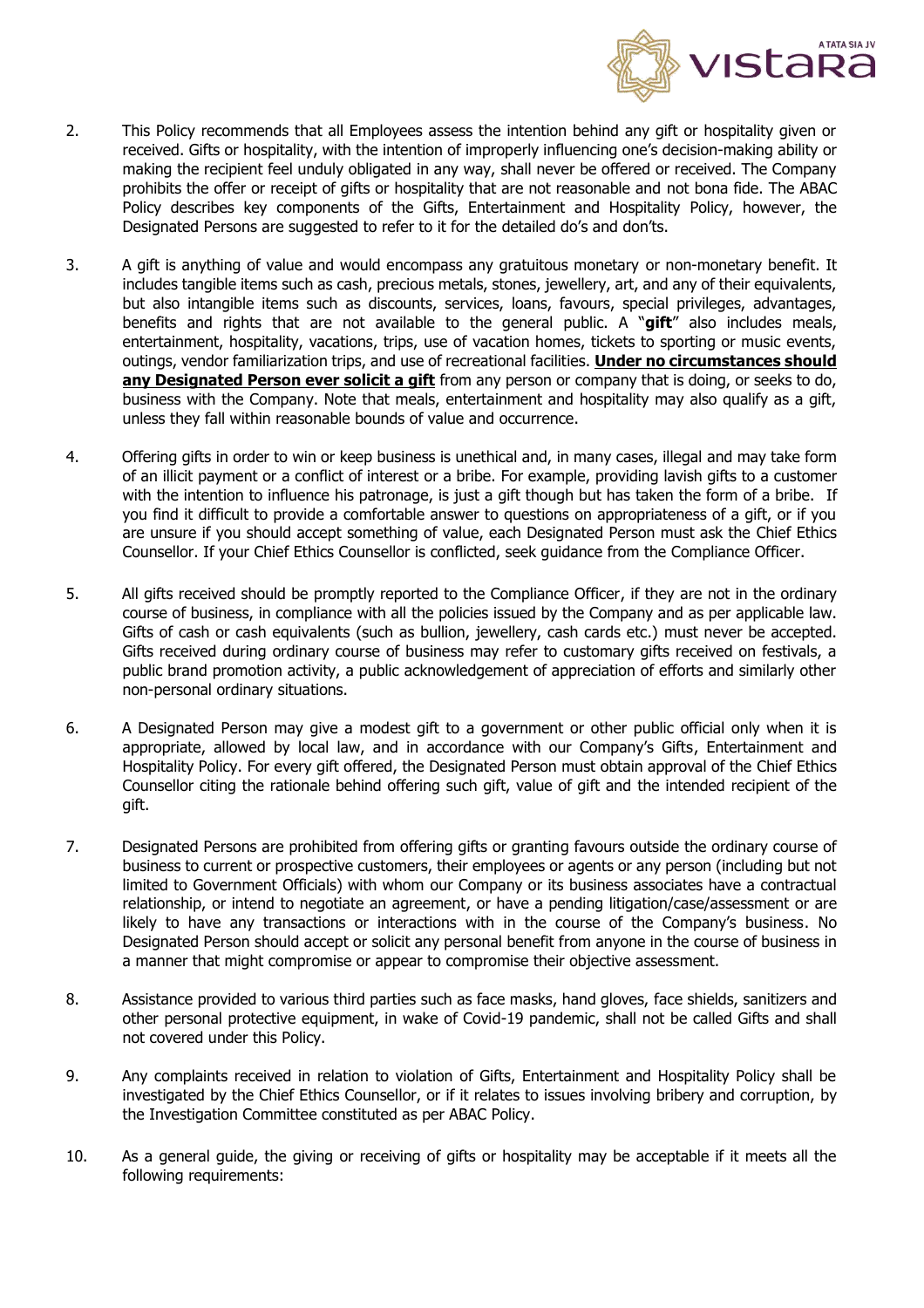

- a) Is bona-fide and made in the normal course of business and does not create the appearance (or an implied obligation) that the gift giver is entitled to preferential treatment, an award of business, better prices, or improved terms of sale or service;
- b) Complies with local laws and customs (including cultural and religious festivals) and is not prohibited under applicable law;
- c) It is given in the name of the Company and not in the name of the employee;
- d) It is given openly, not secretly;
- e) Would not influence, or appear to influence, or cause a conflict of interest for the gift giver or receiver;
- f) Does not include cash or cash equivalents, gold or other precious metals, gems or stones;
- g) Does not include any form of services or non-cash benefits such as promise of employment;
- h) Disclosure of the same does not cause embarrassment to the giver or receiver or to the company in question;
- i) Is fully documented and supported by original receipts and accurately recorded in the books of accounts; and
- j) Is given openly, not secretly and in a manner that avoids the appearance of impropriety.

In addition to the above, each Designated Person is required to be in compliance with the specific guidelines set out in the Company's Gifts, Entertainment and Hospitality Policy, including in relation to maximum values permitted.

### **Travel and Hospitality**

Travel arrangement and hospitality have been a large part of general GEH in industry and therefore, must be treated with caution. In many recent cases, a number of actions involved use of travel arrangements and hospitality as part of bribe payments. Some examples of improper travel and hospitality arrangement include a trip for a government decision maker, monies spent on dinners, drinks, and entertainment for a government official, sponsored air tickets for public officials such as an income tax officer with whom an assessment was pending, etc.

Hotel accommodation, travel arrangements and other hospitality must not be organized for third parties, business partners, customers or Public Officials other than in the normal course of business. Complementary hotel rooms or tours organized for third parties, business partners or Public Officials in connection with routine business of the Company must be standard for all the parties and must not be luxurious. Any payments made for travel and hospitality shall be directly made to the hotel, airline or service provider instead of reimbursing the same to the Public Official or a customer.

### <span id="page-11-0"></span>**VIII. FACILITATION PAYMENTS**

- 1. Facilitation Payments are small payments, often involved in obtaining non-discretionary permits, licenses or other official documents, expediting lawful customs clearances, obtaining the issuance of entry or exit visas, providing police protection, whether or not such actions are connected to the award of new business or the continuation of existing business.
- 2. In our Company, all Facilitation Payments are considered corrupt payments, and any such payments in the course of our Company's business are strictly forbidden.

### <span id="page-11-1"></span>**IX. PROCUREMENT PROCESS**

Designated Persons must follow our Company's processes and adhere to the system of internal controls around supplier selection. Supplier selection should never be based on receipt of a gift, hospitality, payment or recommendation from a public official. When supplier selection is a formal, structured invitation for the supply of products or services (often called a 'tender'), it is most important we maintain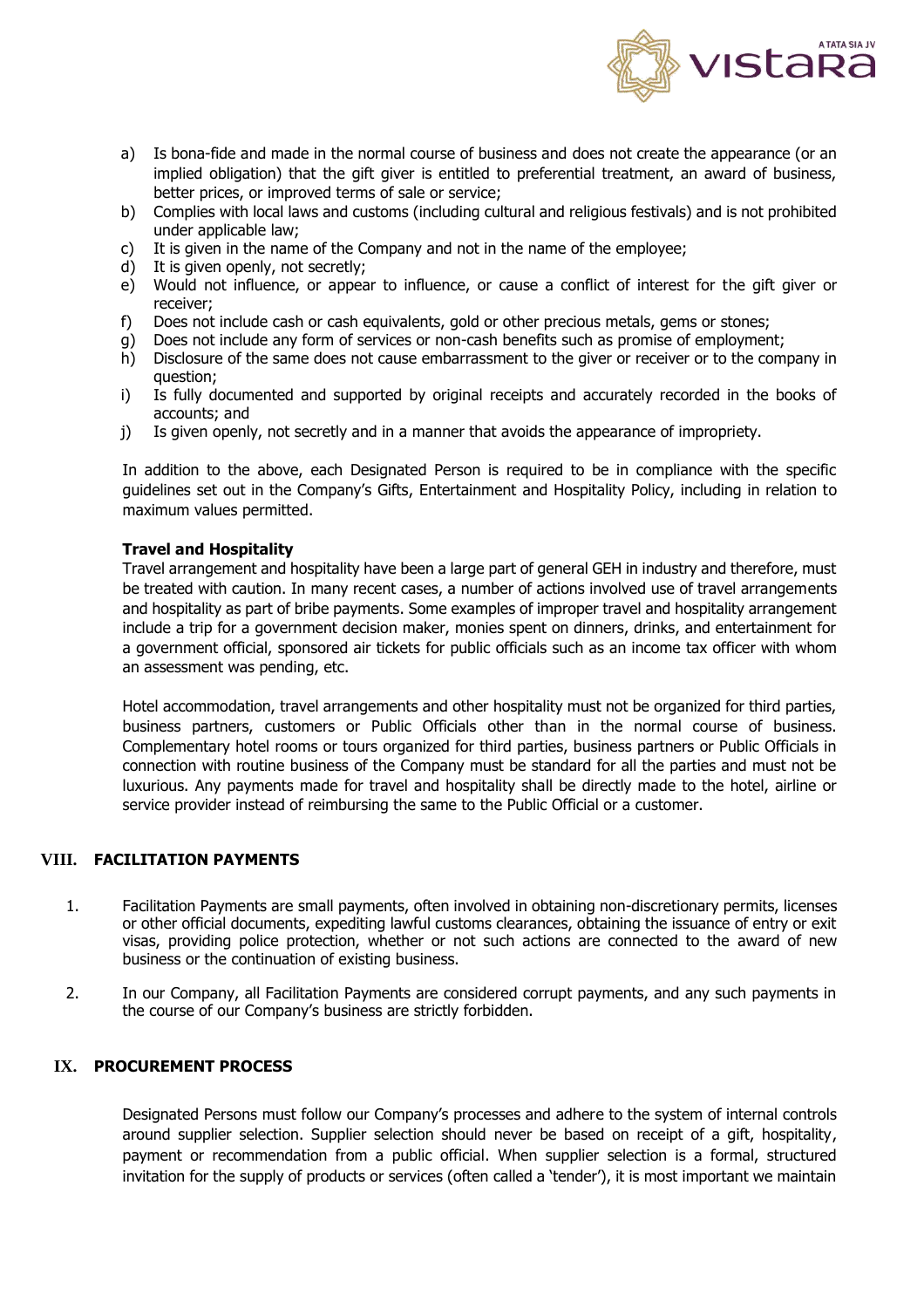

documentation supporting our internal controls. Designated Persons must familiarise themselves with our Company's procurement processes and must adhere to the same, including proper risk-assessment and due diligence of such suppliers.

# <span id="page-12-0"></span>**X. INTERACTION WITH CUSTOMERS**

- 1. Where a Designated Person is responsible for relationships with customers, she/he may entertain customers for bona-fide purposes only in accordance with our Company's Gifts, Entertainment & Hospitality Policy. Records of such entertainment should be maintained accordingly.
- 2. Public or commercial bribery may also occur on the sales side, for example an employee might accept a bribe or a kickback to prefer one customer over another, again with potentially damaging consequences for relationships with other customers, as well as the legal consequences to our Company.
- 3. In the normal course of business, discounts and rebates are offered to customers in both the private and public sectors. While this is common industry practice, the wide variety of arrangements and the relative complexity of some of them creates a degree of risk that such arrangements could be used to disguise improper inducements to individual customer representatives (for example, selective dissemination of the fact that free products are being provided), and consequently great care needs to be exercised in the deployment of such arrangements.
- 4. The Designated Persons must follow our Company's Gifts & Hospitality Policy, and internal processes while offering such discounts and rebates to customers. Especially in case of interaction with customers who are also public officials, great care must be taken so that any offer of discount or rebate should not take form of any bribe or facilitation payment.

### <span id="page-12-1"></span>**XI. USE OF THIRD-PARTY AGENTS, CONSULTANTS AND OTHER INTERMEDIARIES**

- 1. Our Company may be held responsible for bribes paid on its behalf by third parties, with severe and often irreparable consequences, even if our Company did not authorize these payments. Indian and global anticorruption laws have specified it very clearly that the capacity in which the person performs services for or on behalf of the commercial organisation shall not matter irrespective of whether such person is employee or agent or subsidiary of such commercial organisation. Therefore, it is critical that we are careful in the selection of agents, that is, those people or companies who act on our behalf.
- 2. All dealings with suppliers, agents, contractors, service providers, intermediaries, consultants, and advisors, shall be carried out with the highest standards of integrity and in compliance with all relevant laws and regulations. We expect all our third parties to share our values and our ethical standards.
- 3. The following should be kept in mind prior to engaging a third party:
	- a. Appropriate due diligence is conducted, properly documented and red-flags, if any, resolved;
	- b. Formal commitment (in writing) is sought from the third party to ensure compliance to these standards;
	- c. Appropriate anti-bribery and anti-corruption provisions are incorporated in the contracts and work orders in consultation with our Company's legal team, including the right to audit, as well as a clause on termination, if the partner/party fails to abide by anti-bribery and anti-corruption terms.
- 4. Following below are list of possible red flags that may arise during the course of business dealings with third parties (the below is not intended to be exhaustive and is for illustrative purposes only) :
	- a. The third party has a history of improper payment practices, such as prior or ongoing formal or informal investigations by law enforcement authorities or prior convictions;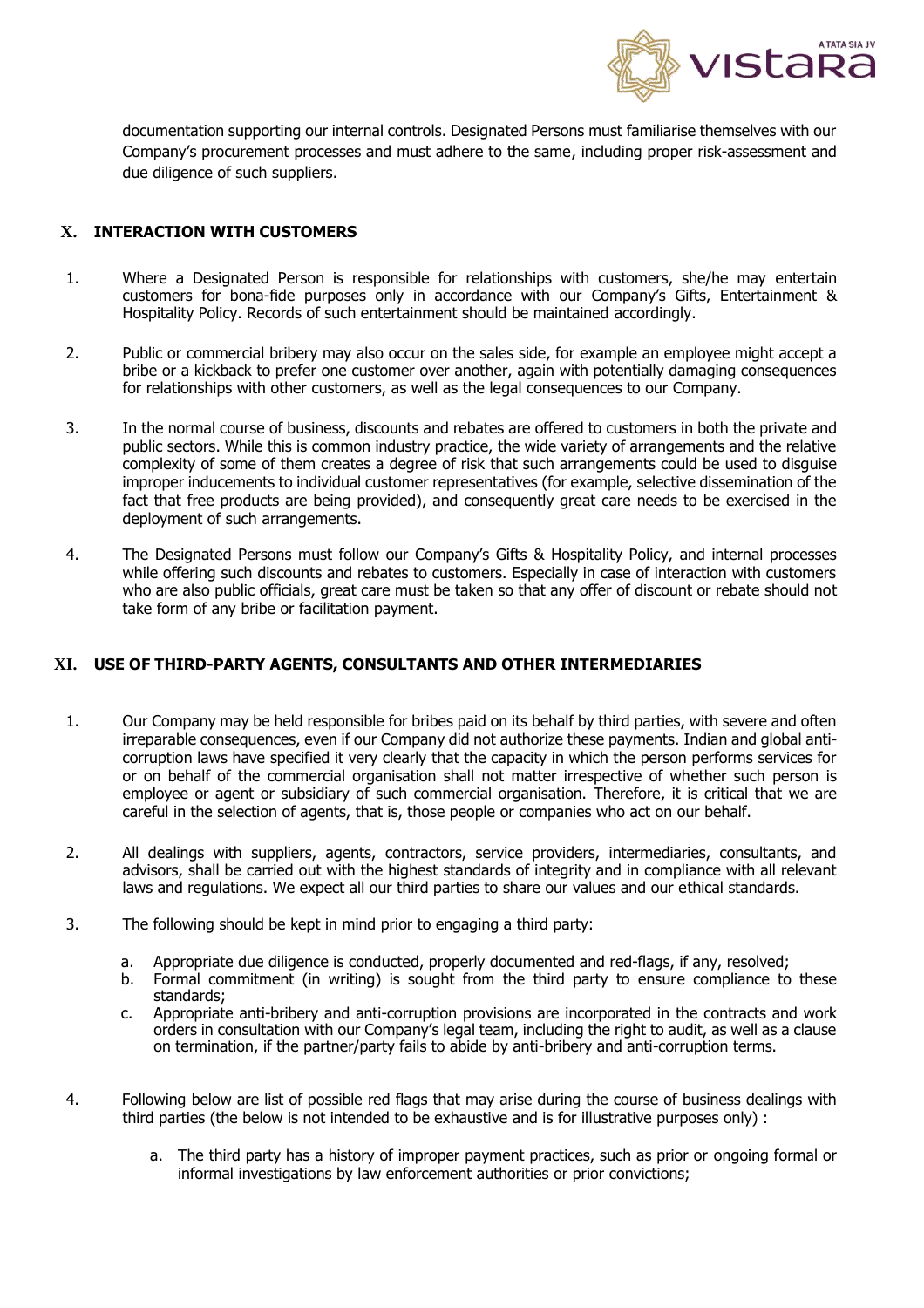

- b. The third party has a poor business reputation;
- c. Other companies have terminated the third party for improper conduct;
- d. Information provided about the third party or its services of principals is not verifiable by data, only anecdotally;
- e. The third party lacks experience or a "track record" with the product, service, field, or industry;
- f. The third party has an unusual or non-existent corporate structure;
- g. The third party's invoice vaguely describes the services provided;
- h. The third party offers to submit or submits inflated, inaccurate, or suspicious invoices;
- i. The third party requests that payments be made to two or more accounts;
- j. The third party refuses to agree to comply with the FCPA, UKBA, equivalent applicable anticorruption legislation, anti-money laundering laws, or other similar laws and regulations; and
- k. The third party suggest the hiring of an individual that appears to have connections or is related to a government official

### <span id="page-13-0"></span>**XII. GOVERNMENT INTERACTION**

1. Section I, Clause 2 of TCoC 2015 states "We engage with the government and regulators in a constructive manner in order to promote good governance. We conduct our interactions with them in a manner consistent with our Code". Doing business with the government is highly regulated and typically follows stricter rules than those in the commercial marketplace. If you work with government or public officials or a government-owned (or partially government owned) company, you have a special duty to know and comply with applicable laws and regulations, adhere to the highest standards of integrity and avoid even the appearance of impropriety. Our Company may interact with the government, government officials and government agencies in multiple forms, such as: for seeking statutory or regulatory approvals, as a supplier, as a customer, etc. Designated Persons should always be truthful, accurate, co-operative and courteous while representing our Company before any government, government officials and government agencies.

While interacting with any public officials, whether during the course of business or not, the Designated Persons must adhere to the principles outlined under this ABAC Policy and other compliance policies of our Company. The Designated Persons must not, without consulting with the Compliance Officer, offer employment or other remunerative incentives with/to public officials. Similarly, if any demand for any undue advantage (including money, gifts, hospitality, employment opportunity, business association and similarly others) is made by a public official to any Designated Person, he must promptly report it to the Compliance Officer. Further, if any gifts or hospitality are offered to a public official, the same should be in compliance with our Company's Gifts, Entertainment & Hospitality Policy. Following below are list of possible red flags that may arise on account of Government Interaction (the below is not intended to be exhaustive and is for illustrative purposes only):

- a. A government official suggests, requests, urges, insists, or demands that a particular party, company, or individual be selected or engaged, particularly if the official has discretionary authority over the business at issue;
- b. The consultant previously worked in the government at a high level, or in an agency relevant to the work he/she will be performing
- c. GEH offered to government officials, or politicians or political parties without any justification and approvals; and
- d. There is a rumour or other information that the third party/ consultant on boarded has an undisclosed beneficial owner.
- 2. Our Company and employees shall not, unless mandated under applicable law and our Company's Corporate Social Responsibility ("**CSR**") Policy, if any, offer or give any company funds or property as donation to any government agency or its representative, directly or through intermediaries. However, in the Indian context for example, donation of our Company's funds or property to the Prime Minister's Relief Fund or donations towards disaster relief may be permitted pursuant to our Company's CSR Policy. The Company shall comply with government procurement regulations and shall be transparent in all its dealings with government agencies.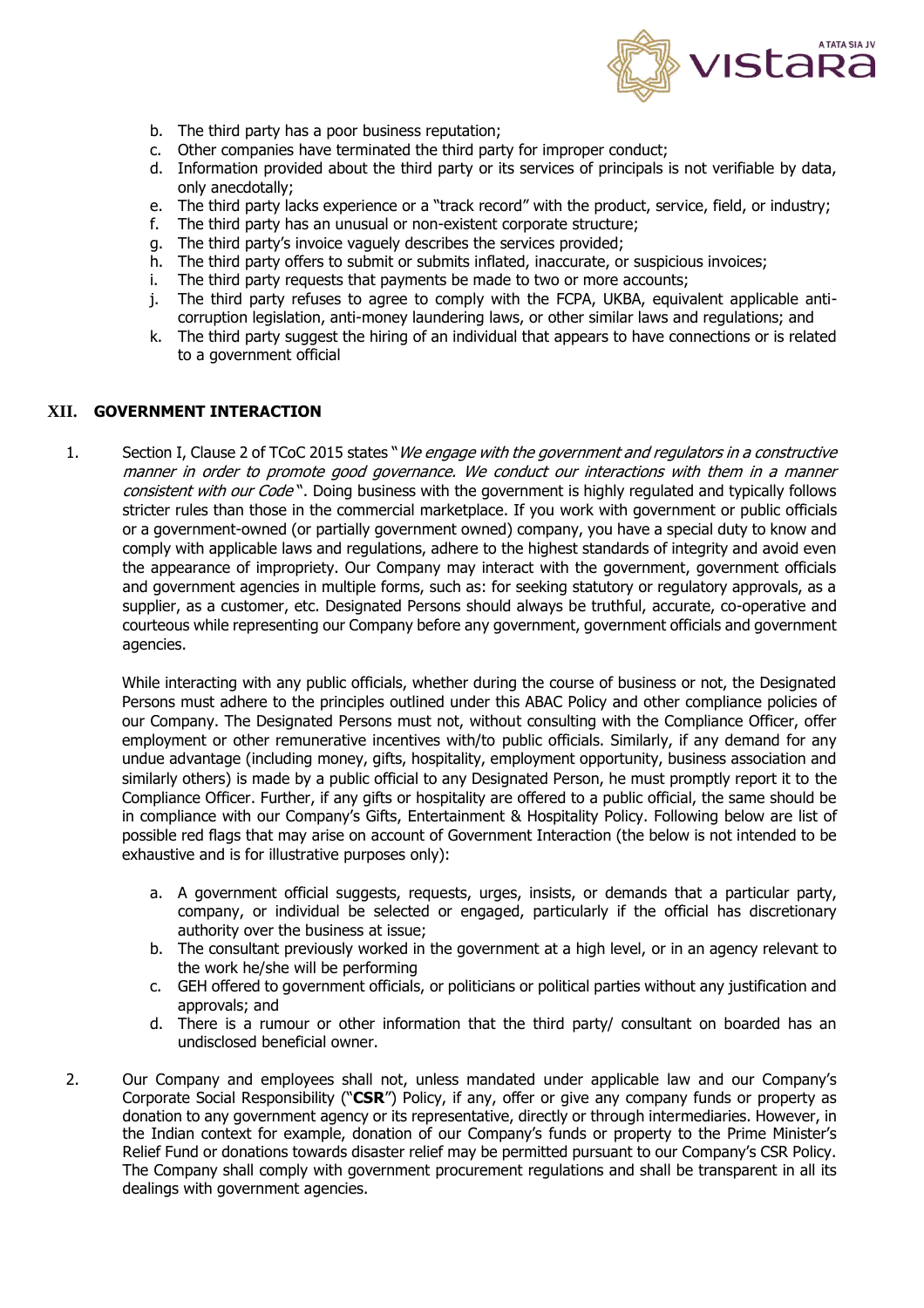

## <span id="page-14-0"></span>**XIII. POLITICAL COMMUNITY AND CHARITABLE CONTRIBUTIONS**

1. Section I, Clause 1 of TCoC 2015 states: "We shall act in accordance with the constitution and governance systems of the countries in which we operate. We do not seek to influence the outcome of public elections, nor to undermine or alter any system of government. We do not support any specific political party or candidate for political office. Our conduct must preclude any activity that could be interpreted as mutual dependence / favour with any political body or person, and we do not offer or give any company funds or property or other resources as donations to any specific political party, candidate or campaign.

Any financial contributions considered by our Board of Directors in order to strengthen democratic forces through a clean electoral process shall be extended only through the Progressive Electoral Trust in India, or by a similar transparent, duly-authorised, non-discriminatory and non-discretionary vehicle outside India".

Designated Persons are not allowed to make political contributions from the funds, properties or other resources of our Company except political contributions approved by the Board in accordance with the TCoC and in compliance with applicable law. Our Company may make charitable donations for humanitarian needs and other factors, including emergency situations and disaster relief. Such contributions must be made in compliance with our Company's Corporate Social Responsibility Policy (document available on V-One 2.0 'Social' in HR Policies & Self Service Links group).However, it is important that we pay special attention when making donations such that they shall be made without demand or expectation, so that our donations would not be considered inducements, as this would be a violation of the anti-corruption laws, the TCoC and this ABAC Policy. Thus, contributions by the Company to community projects or charities need to be made in good faith and in compliance with our TCoC, this ABAC Policy and all other relevant policies and procedures.

- 2. Before making such a contribution, the Designated Persons should ensure that:
	- a) Such charitable contributions are not dependent on, nor made to win, a business deal.
	- b) The contribution is always made to the charity and not to any particular individual, except where donations or grants are provided directly to affected victims of natural disasters, pursuant to our Company's CSR policy.
	- c) Contributions should be given to entities where the end use of the contribution is known and/or controlled.
	- d) Contributions should only be made to charitable organisations which are registered under the laws of the country.
	- e) As far as possible, background checks on the charitable organisations should be carried out in all cases, specially to ensure that the charity does not act as a conduit to fund illegal activities in violation of anti-money laundering laws, anti-terrorism laws and other applicable laws.
	- f) Only such charitable contributions shall be made that are legal and ethical under local laws and practices.
	- g) Proper due diligence which may include procedures such as background checks, databases searches to verify whether promoters of such organisations are Politically Exposed Persons ("**PEPs**") or are relatives of PEPs among others should be performed on any such charitable organizations to ensure they are not affiliated to any political associations or owned by any political figure.
	- h) All requests for contributions need to be in writing, documenting the nature, purpose, value and recipient of the charitable contribution and should be approved by the Compliance Officer.
	- i) All contributions done should be made through cheque or appropriate banking channels and not in cash or cash equivalents. All contributions must be evidenced by a receipt/acknowledgement that should be documented and maintained on record.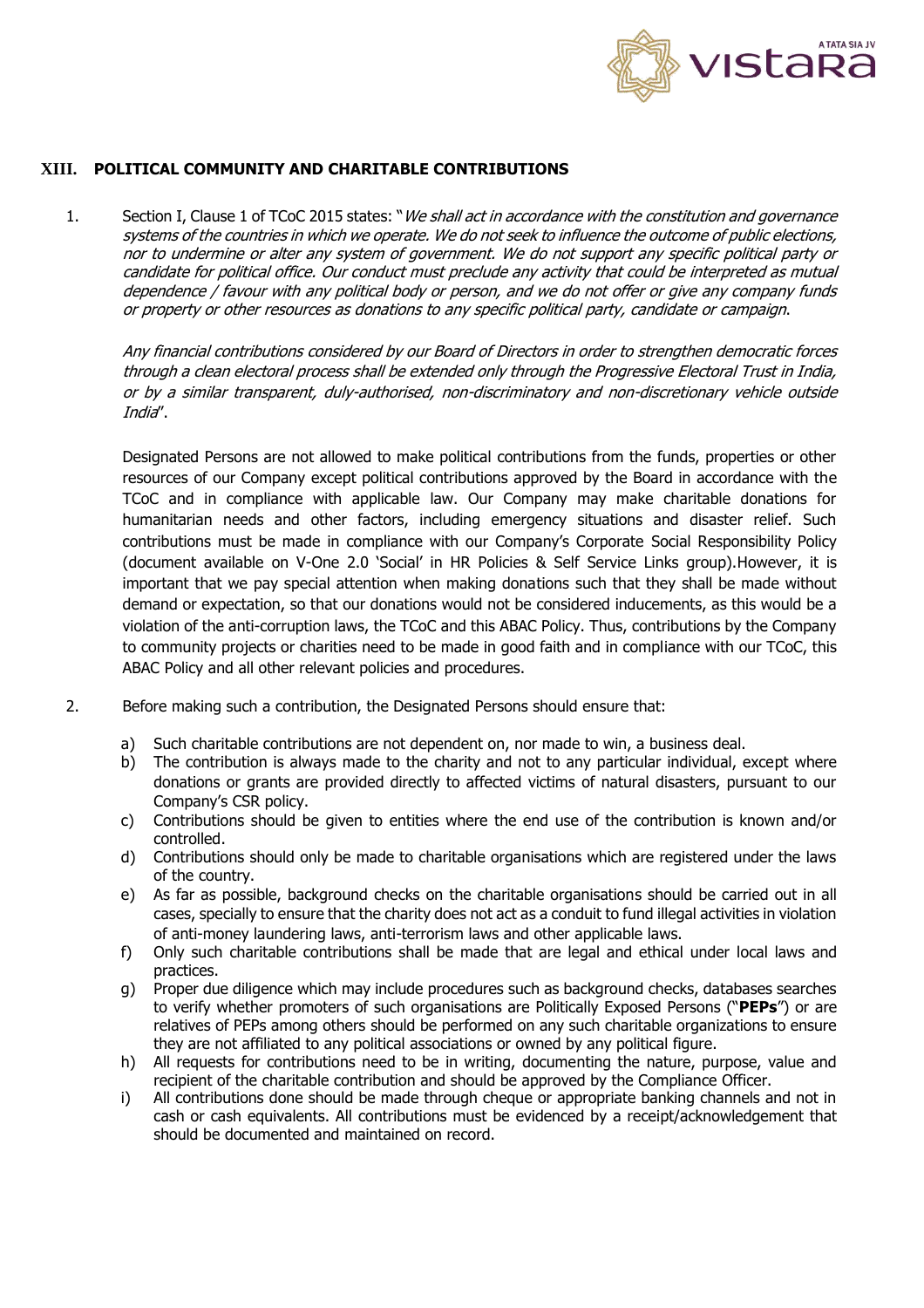

### <span id="page-15-0"></span>**XIV. SPONSORSHIPS**

Sponsorships are closely allied to the various types of community / business activities undertaken by our Company. These could range from sponsoring educational scholarships to local sports teams. Any sponsorship must be for genuine business or charitable objectives without any element of quid pro quo. Any such sponsorship must be transparent, duly approved, properly documented and duly reported as per our Company's CSR Policy. Sponsorships must not be made for political organizations or any political figures or public officials or their relatives. The Designated Persons, before undertaking any such sponsorship, must obtain approval of the Compliance Officer, by providing complete information including rationale, amount and party of such sponsorship.

### <span id="page-15-1"></span>**XV. MERGERS AND ACQUISITIONS**

- 1. A company that does not perform adequate due diligence regarding compliance with anti-bribery and anti-corruption procedures of the target company prior to a merger or acquisition may face both legal and business risks. In a number of cases, the acquirer companies have faced liabilities towards continuing corruption of the acquired entities, therefore, it becomes important to conduct a thorough risk-based due diligence of the acquired entity. Our Company will undertake appropriate and reasonable due diligence on the reputation and integrity of any business in which it makes investments.
- 2. Our Company, when it is acquiring a potential target, will train new employees, re-evaluate third parties under company standards and where appropriate, conduct audits on new business units.
- 3. The Company shall for all merger and acquisition transactions:
	- a) Conduct thorough risk based anti-corruption due diligence on potential new business acquisitions including, but not limited to, evaluation of their existing compliance program, audit of books and identification of any reported issues related to bribery and corruption.
	- b) Ensure that the acquired entity's compliance program is aligned with our Company's compliance policies and procedures.
	- c) Conduct training of employees, agents and business partners of newly acquired businesses or merged entities and align them with our Company's policies and procedures.
	- d) Obtain effective representations and warranties from acquired entities with respect to potential compliance violation issues to safeguard our Company from successor liabilities.

## <span id="page-15-2"></span>**XVI. CONFLICTS OF INTEREST**

- 1. Section D, Clauses 24 through 28 of TCoC 2015 provides detailed guidance on assessment of potential situations of conflict of interest. Any conflict of interest, even if it is perceived or potential, reported to the Chief Ethics Counsellor, must be in turn reported to the appropriate competent authority as defined in TCoC 2015, and actioned as per the guidance provided in the TCoC. All conflict of interest situations must be disclosed to the Chief Ethics Counsellor of the Company and the same must be resolved before continuing any engagement under such conflict. A conflict of interest situation may arise in a number of scenarios such as:
	- a) Providing employment to one's own relative;
	- b) For the purpose of company's business, engaging an entity in which the decision-maker or its family has a vested interest;
	- c) Making investments into such entities, the key officers of which are family member or relatives;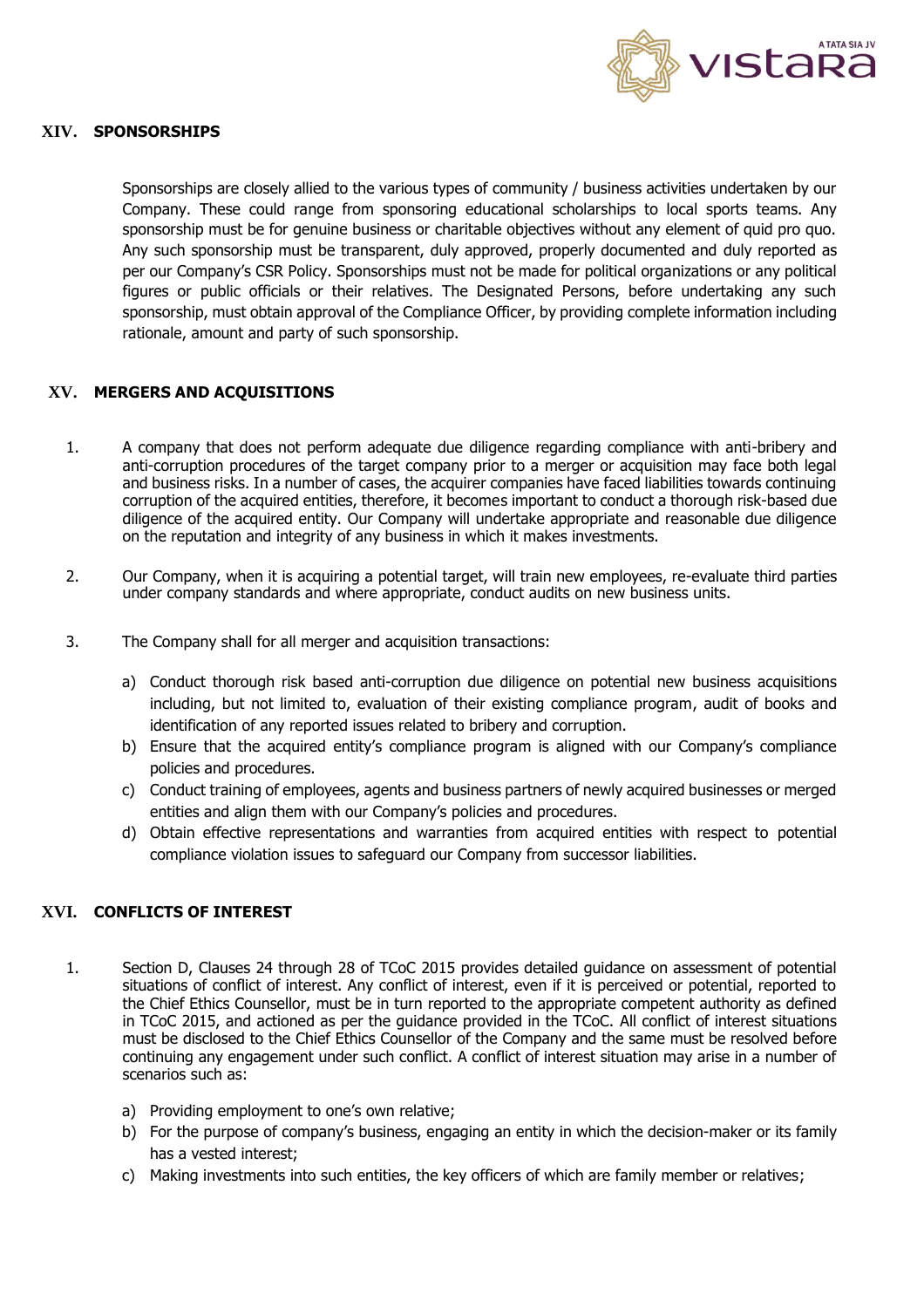

- d) Transferring our Company's business to other entities in which a Designated Officer or his family and relatives have a vested interest;
- e) Engaging in a business, activity or relationship with anyone who is party to a transaction with the Company;
- f) Awarding of benefits such as increase in salary or other remuneration, posting, promotion or recruitment to a relative or a person in close personal relationship employed in the Company;
- g) Undertaking any activity by which the interest of the Company can be compromised or defeated; or
- h) Doing anything by which an independent judgement of the company's best interest cannot be exercised.
- 2. Failure to disclose the conflict of interest situation is a serious violation of this ABAC Policy and any Designated Person, who fail to disclose such interest, shall be liable for disciplinary actions by our Company and will be considered to have breached her or his duties. Ever Designated Person is prohibited to make illicit profits by non-disclosure and shall surrender all such ill-gains back to the Company.

# <span id="page-16-0"></span>**XVII. EMPLOYEE DUE DILIGENCE**

Some employees may become a vulnerable source for company and other employees, for getting victims of the bribery and corruption schemes. Therefore, it is important for the companies to carry out a thorough background check for employees, whose duties are sensitive from compliance perspective (such as employees having government interactions for regulatory approvals, filing of taxes and returns). Our Company conducts background checks and due diligence on certain levels of employees as part of its employee due diligence procedures. It is important for our Company to identify any relationships between the prospective employee and public officials / political functionaries, to avoid any situation of perceived conflicts.

#### <span id="page-16-1"></span>**XVIII. OTHER FORMS OF MISCONDUCT**

In line with TCoC, and as part of this ABAC Policy, the Designated Persons are also required to consider the following while conducting the business of our Company:

- a) Business conduct that has the effect of restraining competition in the marketplace may violate the law. Such conduct may include price fixing, agreements not to compete, price discrimination and anticompetitive practices.
- b) Certain competitive practices are generally not considered ethical and may possibly be illegal. Included among the list of "unfair methods of competition" are:
	- Wrongfully inducing a competitor's customer to breach a contract with that competitor.
	- Committing industrial espionage to acquire a competitor's trade secrets.
	- Bribing an employee of either a competitor or a customer for any purpose.
	- Making false or disparaging comments about a competitor's product.
	- Making unfounded or misleading advertising claims.
- c) Fraudulent mis-statements, conspiracy to commit fraud, breach of trust, cheating, receiving kickbacks from suppliers, misrepresentation, and similar other misconduct is strictly prohibited and any Designated Person indulging in such misconducts shall be dealt with serious disciplinary actions and legal recourses.

### <span id="page-16-2"></span>**XIX. BOOKS, RECORDS, AND INTERNAL CONTROL REQUIREMENTS**

1. Accurate and complete recordkeeping is essential to the successful operation of our Company, as well as to our ability to meet our legal and regulatory obligations. Each Designated Person has a responsibility to be accurate, complete and honest in what he/she reports and records to meet regulatory requirements,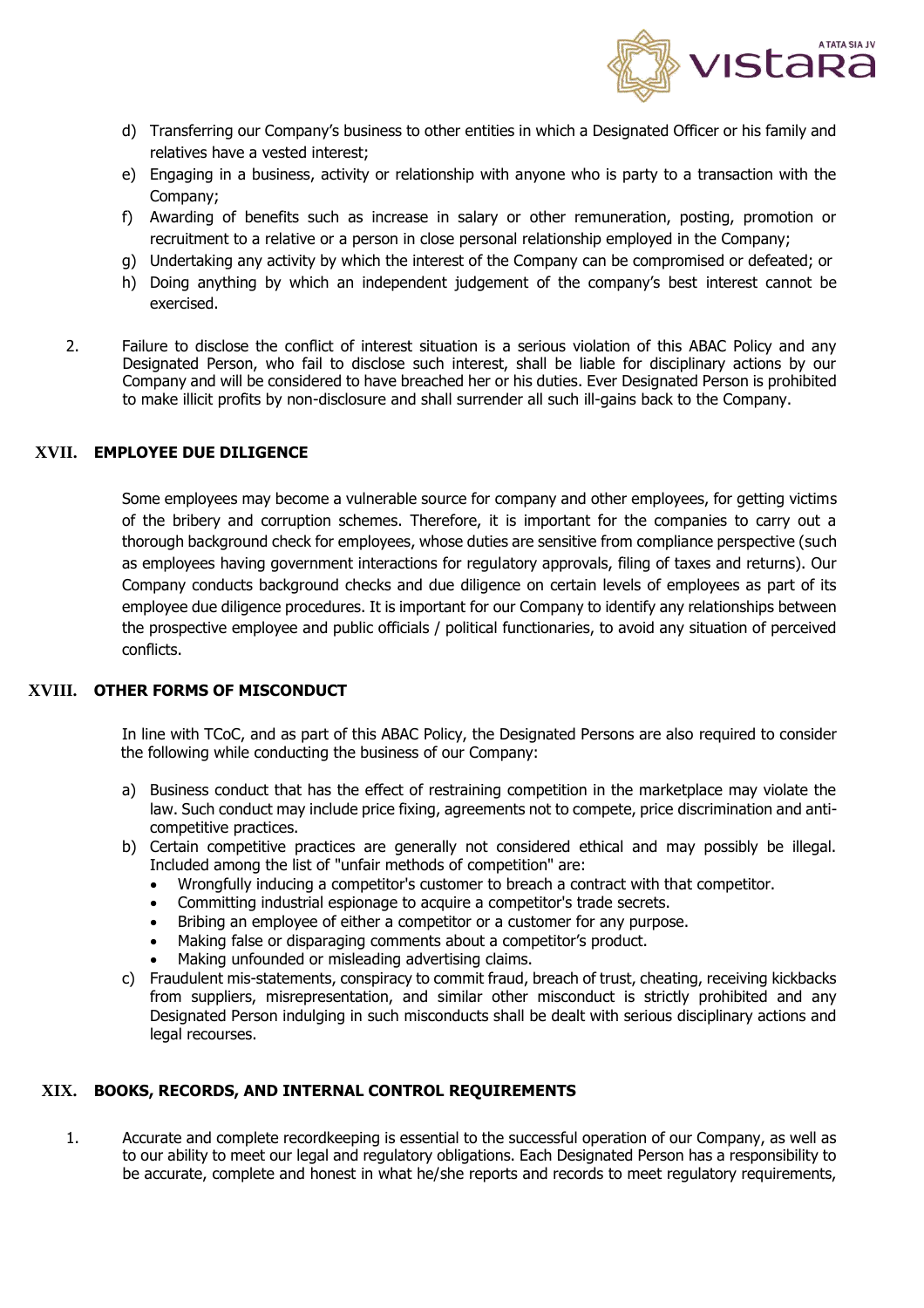

as well as in all internal and external documents of our Company, including accounting records, time cards, expense reports, invoices, payroll records, safety records, business records, performance evaluations, etc.

- 2. The Company shall declare and keep a written record of all gifts and hospitality accepted or offered, which shall be subject to managerial review. Further, the Company shall ensure all expense claims relating to hospitality, gifts or expenses incurred to third parties are submitted in accordance with our Gifts, Entertainment and Hospitality Policy and specifically record the identity of recipients and the reason for the expenditure.
- 3. Expenses must never be hidden or purposefully misclassified. Many serious global bribery and corruption scenarios are found to involve inaccurate record-keeping. To prevent this, international anti-corruption laws generally require detailed and accurate accounting records for transactions, including cash and bank accounts. All Designated Persons must ensure that we maintain accurate books, records and financial reporting, in reasonable detail.
- 4. All business units and entities must maintain an effective system of internal control, monitoring of transactions and internal audit of transactions. Certain monitoring controls are identified in our policies, specifically regarding approval of travel and entertainment expenses. It is the responsibility of the Designated Persons to be knowledgeable about control procedures and ensure compliance. Designated Persons are required to ensure that all expense claims relating to hospitality, gifts or charitable donations are submitted in accordance with applicable policies and specifically record the reason for the expenditure.
- 5. The Company's employees are required to maintain all records (including financial records, ancillary records such as gifts) and have appropriate internal controls in place to evidence the business reason for making payments to or receiving payments from third parties.
- 6. All accounts, invoices, memoranda and other documents and records relating to dealings with third parties, such as customers, suppliers and business contacts, should be prepared and maintained with accuracy and completeness. Our records management and retention processes ensure that we maintain the records we need to meet our legal, tax and regulatory requirements and securely dispose of records that are no longer needed or are beyond the statutory retention period. Designated Persons should take care never to dispose of information that may be relevant to current or threatened litigation or subject to a legal prohibition or stipulation until they are authorized in writing to do so by the relevant department.
- 7. Designated Persons who see or suspect financial misconduct should notify their supervisors immediately and contact the Compliance Officer.

### <span id="page-17-0"></span>**XX. COMMUNICATION AND COMPLIANCE TRAINING**

- 1. It is our commitment to ensure that our Company has adequate procedures to combat ABAC risks and threats. To meet this objective, regular training will be made available to all business units in relation to our ABAC Policy, obligations of Designated Persons, company procedures and measures. The details of our Company's whistleblowing procedures will be disseminated throughout our Company and will be so done on a regular basis.
- 2. Training on this Policy shall form part of the induction process for new employees at all levels working in those areas of the Company that are seen as susceptible to ABAC risk. All existing employees in such areas, at all levels, shall receive regular, relevant training on how to implement and adhere to this Policy. Such trainings will be conducted either on-line or in-person or a combination of both and will be administered by the Human Resource ("**HR**") department.
- 3. The training will be required to be completed within a specified timeframe. The Designated Persons must not treat these training programs as a 'one-time' event and Designated Persons are expected to keep themselves up to date by undergoing repeat training at regular intervals or each time a training program is updated.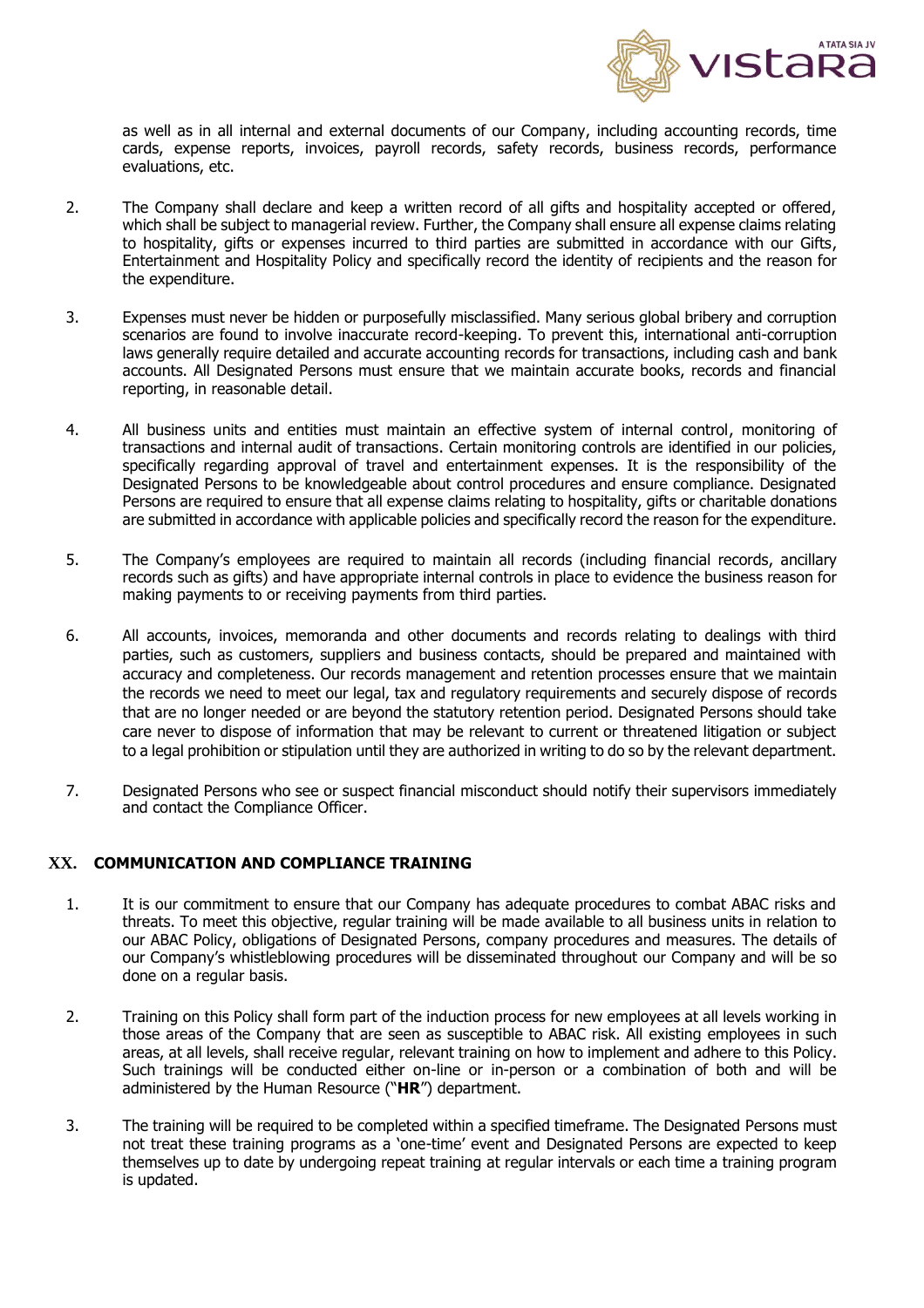

4. Our Company may also extend training programs to third parties, if it is envisaged that the work profile allocated to them carries a significant risk as per this ABAC Policy. Dissemination of this Policy for new joiners shall be carried out at the time of induction by the HR. The Company's zero-tolerance approach to bribery and corruption should be communicated to all agents, suppliers, contractors and business partners at the commencement of the Company's business relationship with them and thereafter as appropriate by the Compliance Officer. The Company has further put this Policy on its website which may be referred by the users as and when required.

## <span id="page-18-0"></span>**XXI. HOW TO RAISE CONCERNS**

- 1. Every Designated Person is encouraged to raise concerns about any bribery issue or suspicion of malpractice or any case of corrupt practice or any breach of this ABAC Policy or applicable ABAC law at the earliest possible stage. If he/she is unsure whether a particular act constitutes bribery or corruption or if he/she has any other queries, these should be raised with the Compliance Officer at the following email address: **abac.helpline@airvistara.com**
- 2. Designated Persons may also raise concerns or queries through the 'Raising Concerns' mechanism under the TCoC 2015 or through the 'Whistleblower Policy' which is intended to encourage and enable employees, and other stakeholders, to raise serious concerns internally. Our Company's 'Whistleblower Policy' is available on V-One 2.0 'Social' in HR Policies & Self Service Links group.
- 3. No personnel who in good faith, reports a violation of the ABAC Policy shall suffer harassment, retaliation or adverse employment consequences and any person who retaliates against or harasses such whistleblower, shall be faced with disciplinary action.

## <span id="page-18-1"></span>**XXII. RESPONSIBILITY AND PENALTIES**

- 1. The Audit Committee of the Company shall have the overall responsibility for ensuring this ABAC policy complies with our legal and ethical obligations and that all those under our control comply with it. Further, the Compliance Officer has primary responsibility for implementing this ABAC Policy, and for monitoring its use and effectiveness and dealing with any queries on its interpretation. Further, for roles and responsibilities of Compliance Officer, Chief Ethics Counsellor, HR department and Audit Committee under this policy refer Annexure I.
- 2. Our Company takes the subject of corruption and bribery very seriously. Any violation of this ABAC Policy will be regarded as a serious matter and shall result in disciplinary action, including termination, consistent with applicable law and the employee's terms of employment. Therefore, each Designated Person of our Company, individually and collectively, is responsible for ensuring application of this ABAC Policy.
- 3. Bribery is a criminal offense. The defaulting Designated Person will be accountable whether she/he pays a bribe herself/himself or authorizes, assists, or conspires with someone else to violate this ABAC Policy or an anti-corruption/anti-bribery law. Punishments for violating the law are against a defaulting Designated Person as an individual and may include imprisonment, probation, and significant monetary fines which will not be paid by the Company. For example, punishment under the PCA may extend upto 7 (seven) years along with a fine without any maximum limit. Similarly, fines under FCPA and UKBA may reach several million US dollars and imprisonment upto 20 (twenty) years.
- 4. In case of reported violations under this ABAC policy or as reported under the Whistle Blower's Policy of the Company, the Compliance Officer in consultation with the Investigation Committee of the Company shall together take appropriate steps in relation to investigation and conclusion of any complaints.
	- a) Composition of Investigation Committee: The Investigation Committee, which will be a committee duly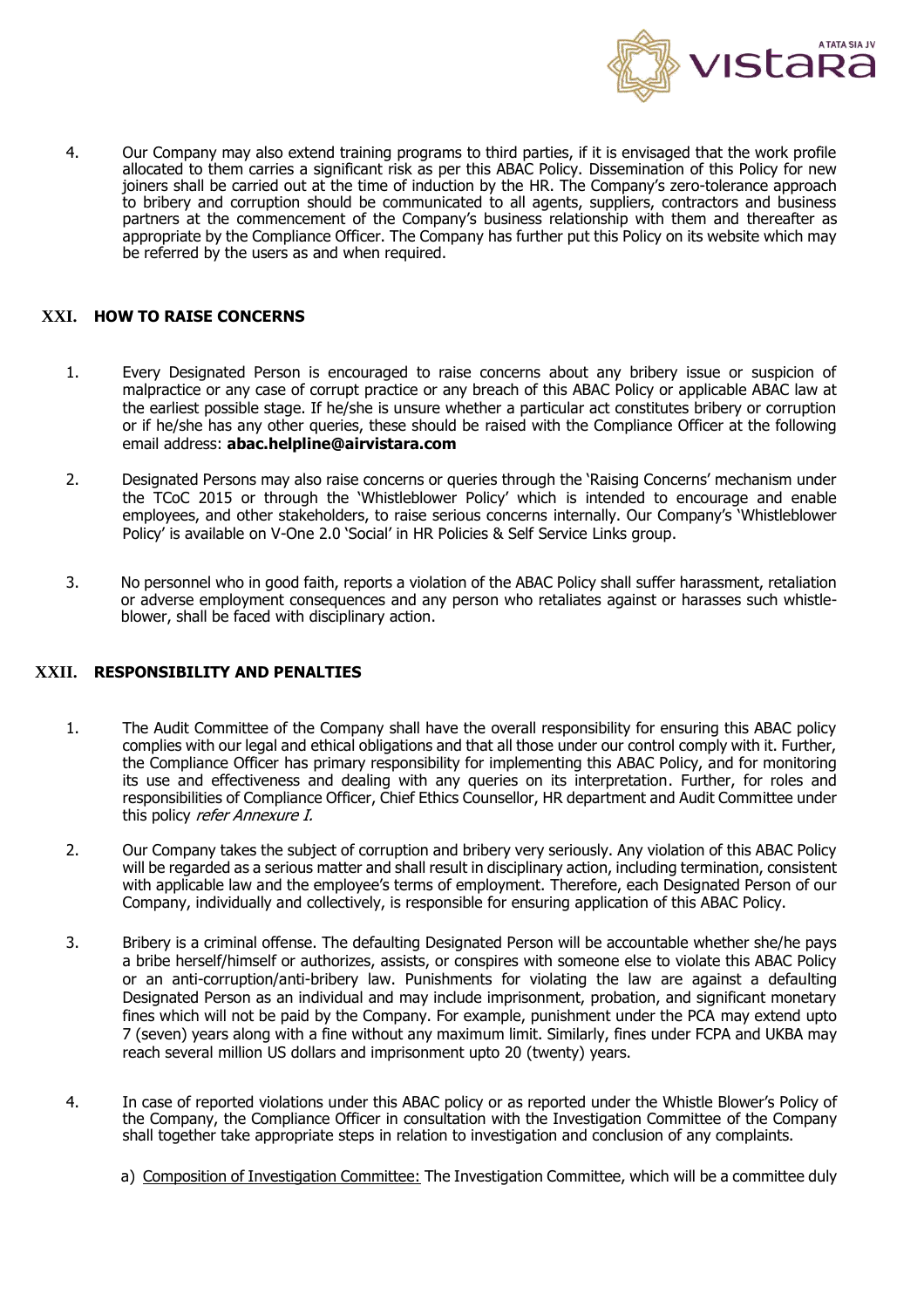

authorized by and reporting to the Audit Committee shall have the primary responsibility of investigating complaints under this ABAC Policy. The Investigation Committee will comprise of three members, each from legal, HR and the internal audit team of the Company. The proceedings of the Investigation Committee shall be convened by the Compliance Officer, who is also the Legal Head of the Company. Further, the term of appointment of Investigation Committee members shall be three (03) years from the date of appointment. In case any member's employment with the Company terminates during such term of three years then such member shall cease to be a member of the Investigation Committee effective the date of such member's intimation of resignation or termination. Such vacancy shall be filled by another representative of the same department (i.e., Legal, HR or Internal Audit) that the departing employee was part of, at the earliest and in any case within one (01) month from the date of the vacancy being created. It is hereby clarified that any actions or decisions taken by the Investigation Committee during the period of such vacancy and prior to the appointment of the new member, shall not be considered to be infirm merely on grounds of the Investigation Committee comprising of two (02) members for such interim period. As convener of the Investigation Committee, the Compliance Officer will lead the investigation.

- b) Receiving a complaint: The procedures laid down as under have also been reproduced under the Whistle Blower Policy and therefore the Designated Persons may also refer to it. Any complaints received by any Designated Person shall be forwarded to the Compliance Officer promptly. The Compliance Officer shall review the complaints received and if:
	- the complaint pertains to sexual harassment, the same shall be forwarded by him to the Prevention of Sexual Harassment Committee of the Company;
	- the complaint pertains to issues of ethics such as issues violating Gifts, Entertainment and Hospitality Policy or conflict of interest issues, the same shall be forwarded by him to the Chief Ethics Counsellor;
	- the complaint pertains to issues involving bribery and corruption, fraud on the Company or similar other issues, the same shall be forwarded by him to the Investigation Committee constituted under ABAC Policy.

On receipt of any such complaint, the Investigation Committee shall commission an investigation of the issues under the said complaint, under the supervision of the Compliance Officer. If any member of the Investigation Committee is conflicted, s/he shall not be a part of such investigation procedures. The identity of the person raising the complaint shall be kept confidential to the extent possible given the legitimate needs of law and the investigation.

- c) Assigning an Investigation Team: Compliance Officer may, at his discretion, consider investigating a complaint himself or involve members from other teams as may be required. The Compliance Officer may also consider involving any third-party professional investigators for the purpose of investigation. Experts with the right knowledge and objectivity may be appointed to investigate a complaint. The Compliance Officer of the Company shall decide upon any investigation to be undertaken and assign appropriate investigators to undertake such investigation.
- d) Investigation procedures:
	- All Protected Disclosures<sup>1</sup> reported under this ABAC Policy will be thoroughly investigated by the Compliance Officer in accordance with the procedures laid down here.
	- The decision to conduct an investigation is not an accusation and is to be treated as a neutral factfinding process.
	- The identity of a subject will be kept confidential to the extent possible given the legitimate needs

<sup>&</sup>lt;sup>1</sup> "Protected Disclosure" means any communication made in good faith that discloses or demonstrates information that may evidence unethical or improper or unlawful activity. Please refer Whistle Blower Policy for more details.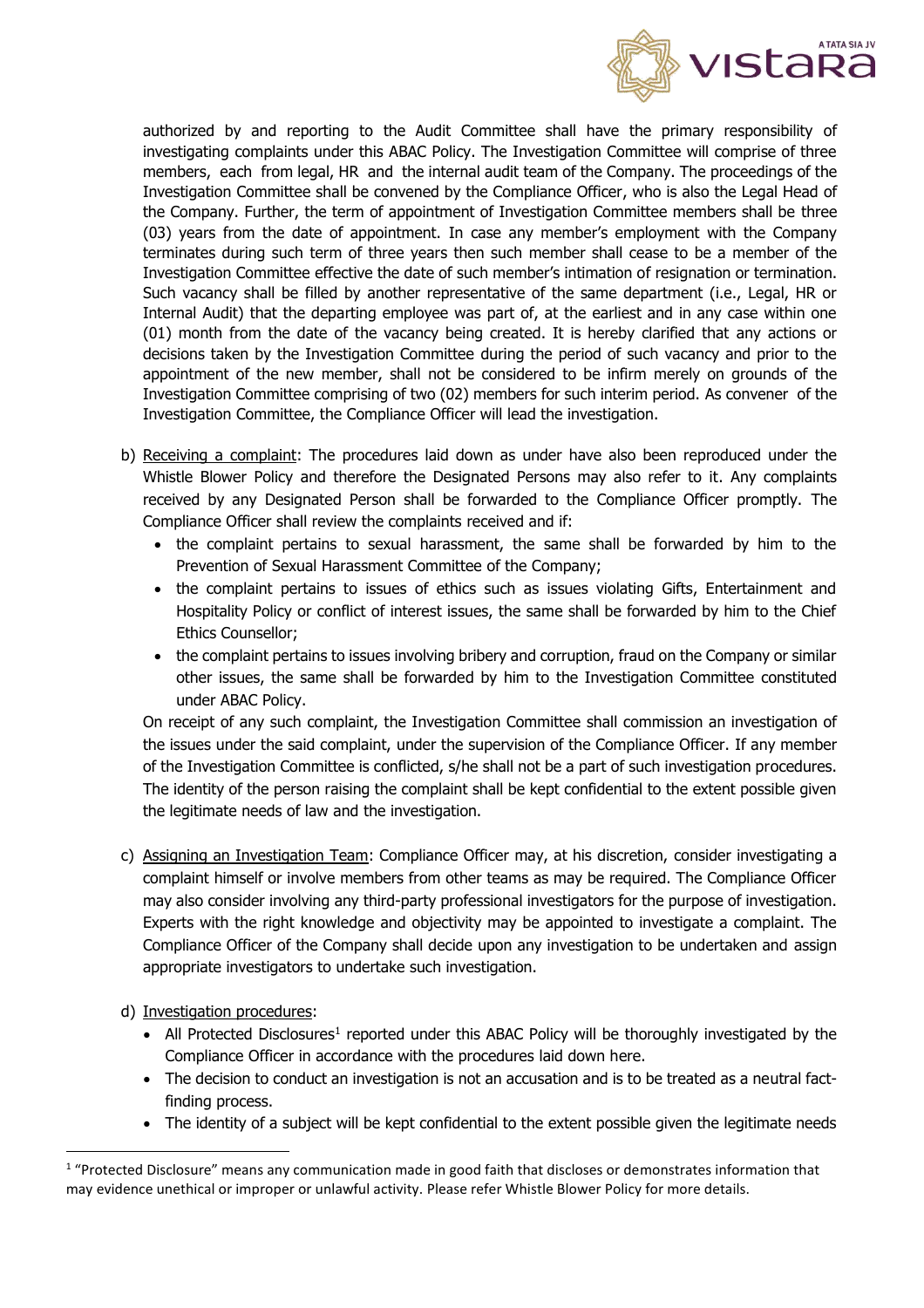

of law and the investigation.

- Depending on the sensitivity and gravity of the complaint, subjects may or may not be informed of the allegations for the sake of confidentiality and sanity of the process. However, proper opportunities will be provided to the subject post conclusion of the investigation to seek their responses, following the principles of natural justice.
- Subjects shall have a duty to co-operate with the Compliance Officer or any of the investigators during investigation to the extent that such co-operation will not compromise self-incrimination protections available under the applicable laws.
- Unless there are compelling reasons not to do so, subjects will be given the opportunity to respond to material findings contained in an investigation report. A Protected Disclosure shall be assessed based on investigation findings, evidence and subject's responses to the allegations, and no conclusion shall be reached on a unilateral evaluation.
- Subjects have a right to be informed of the outcome of the investigation. If allegations are not sustained, the subject should be consulted as to whether public disclosure of the investigation results would be in the best interest of the subject and the Company.
- Post conclusion of the investigation and evaluation of responses from the subjects, the Compliance Officer shall draw a report, concluding the allegations.
- The Compliance Officer shall forward the report to the Investigation Committee based on which, the Investigation Committee may proceed to conduct a disciplinary enquiry against the subjects. Under a disciplinary enquiry, the Investigation Committee shall give show cause notice(s) to the subjects and receive their responses in connection with the findings of the investigation.
- Upon review of the responses, if the Investigation Committee is of the view that there is not sufficient evidence to implicate the subjects and the responses are satisfactory, the investigation will be concluded and the same will be intimated to the Audit Committee. Otherwise, the Investigation Committee will conclude the disciplinary enquiry and report it to the Audit Committee of the Board, along with the recommended disciplinary action against the subjects. The Audit Committee, if satisfied with the outcome of the investigation and the disciplinary enquiry, shall recommend the HR Department to take the necessary disciplinary actions against the subjects.
- e) Powers of the Investigation Committee: The Investigation Committee and the investigators appointed by it shall have the powers to summon the attendance and records of the subjects or any other employee of the Company which may have knowledge or evidence in relation to the conduct under investigation. Each Designated Person shall co-operate with the investigation team and promptly respond to all requests for information. Investigation Committee might require each person cooperating with the investigation or who is the part of proceeding to sign a non-disclosure undertaking. It is clarified that the report prepared by the Investigation Committee, shall be kept confidential and shall be shared only with such persons who have a "need to know" under applicable law or Company policies.
- f) Timeline: The investigation shall be completed normally within 30 days from the date the complaint is received. However, allegations of serious offences may require more time to be concluded and the Investigation Committee, in writing, shall record the reasons for the same. Following are the timelines for various procedures:

| SI No. | <b>Particulars</b> |                                                                 |               | <b>Time Period</b>                          |
|--------|--------------------|-----------------------------------------------------------------|---------------|---------------------------------------------|
| a.     | Completion         | Within 30 days of receiving the complaint<br>fact-finding<br>of |               |                                             |
|        | investigation      |                                                                 |               |                                             |
| b.     | Report<br>to       | the                                                             | Investigation | Within 7 days of completion of fact-finding |
|        | Committee          |                                                                 |               | investigation                               |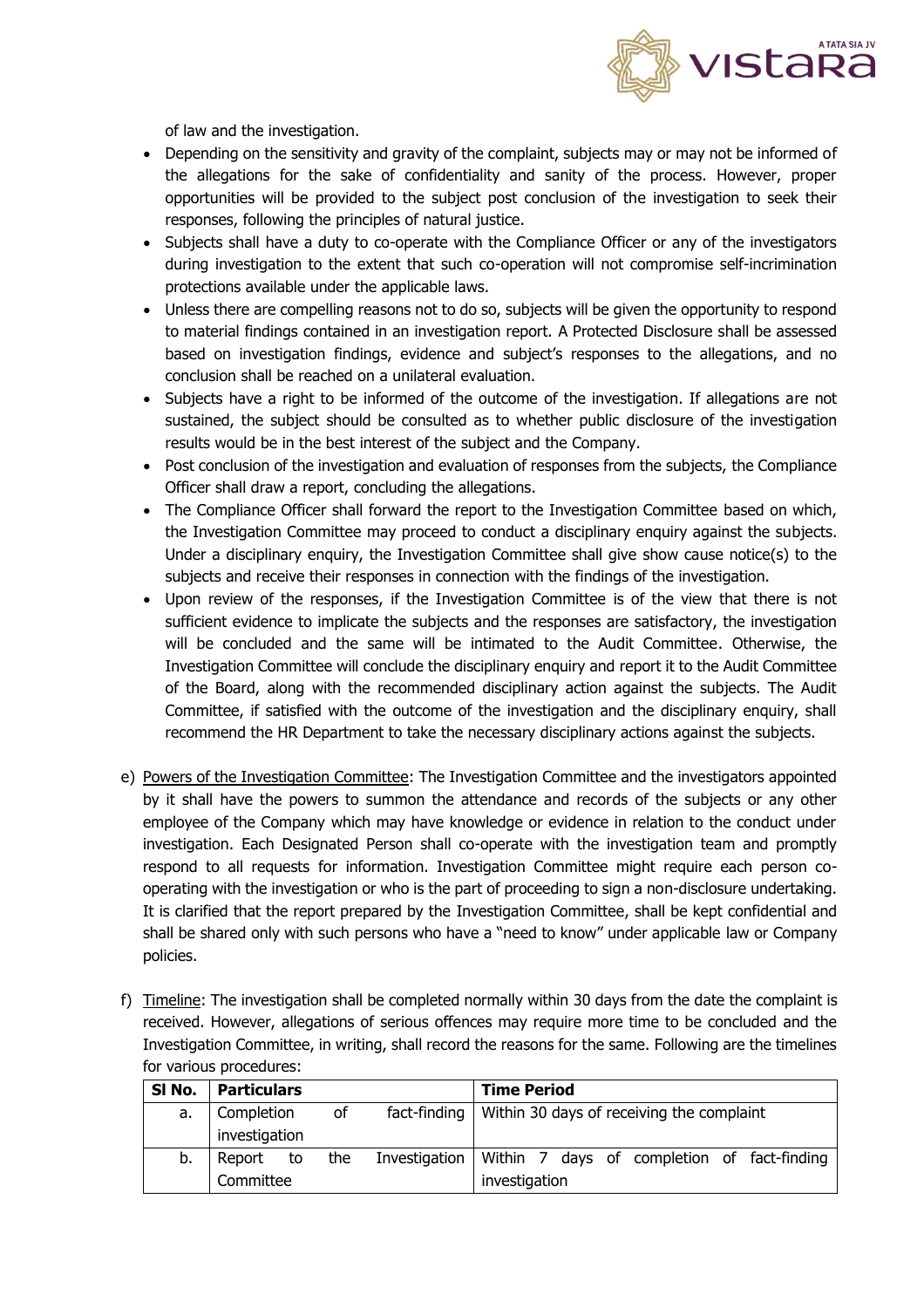

| c. | Show cause notice to subject(s)      | To be issued within 3 working days of "b"      |
|----|--------------------------------------|------------------------------------------------|
| d. | Response period from subject(s)      | To be ideally kept within 7 working days to 10 |
|    |                                      | working days, depending upon gravity of the    |
|    |                                      | complaint                                      |
| e. | Assessment<br>of<br>responses,       | Within 5 working days of "d"                   |
|    | conclusion of disciplinary enquiry   |                                                |
|    | and update to Audit Committee        |                                                |
| f. | Assessment and final action by Audit | Within 3 working days of "e"                   |
|    | Committee                            |                                                |
| g. | Final action by HR department/legal  | Immediately                                    |
|    | department                           |                                                |

- c) Penalties: At the conclusion of the disciplinary enquiry, the Investigation Committee shall submit its report to the Audit Committee. If the investigation and disciplinary enquiry leads to conclude that an improper or unethical act has been committed, then the Audit Committee will take such disciplinary or corrective action as they deem fit and the same shall be implemented by the HR Department. If the suggested action involves a civil or a criminal action, the Audit Committee will recommend the legal department to take such actions as may be necessary.
- 5. All internal investigations shall follow principles of natural justice and shall ensure that the relevant Designated Person is provided with an opportunity to make his/her case before the investigation team.

### <span id="page-21-0"></span>**XXIII. PERIODIC REVIEW AND EVALUATION**

- 1. Our Company's Audit Committee will monitor the effectiveness and review the implementation of this ABAC Policy, considering its suitability, adequacy and effectiveness.
- 2. The respective teams, including Compliance Officer, HR, Audit Committee, Internal Audit and the Chief Ethics Counsellor shall ensure following of the provisions of this ABAC Policy in accordance with their roles and responsibilities mentioned in Annexure I.
- 3. Our Company reserves the right to vary and/or amend the terms of this ABAC Policy from time to time.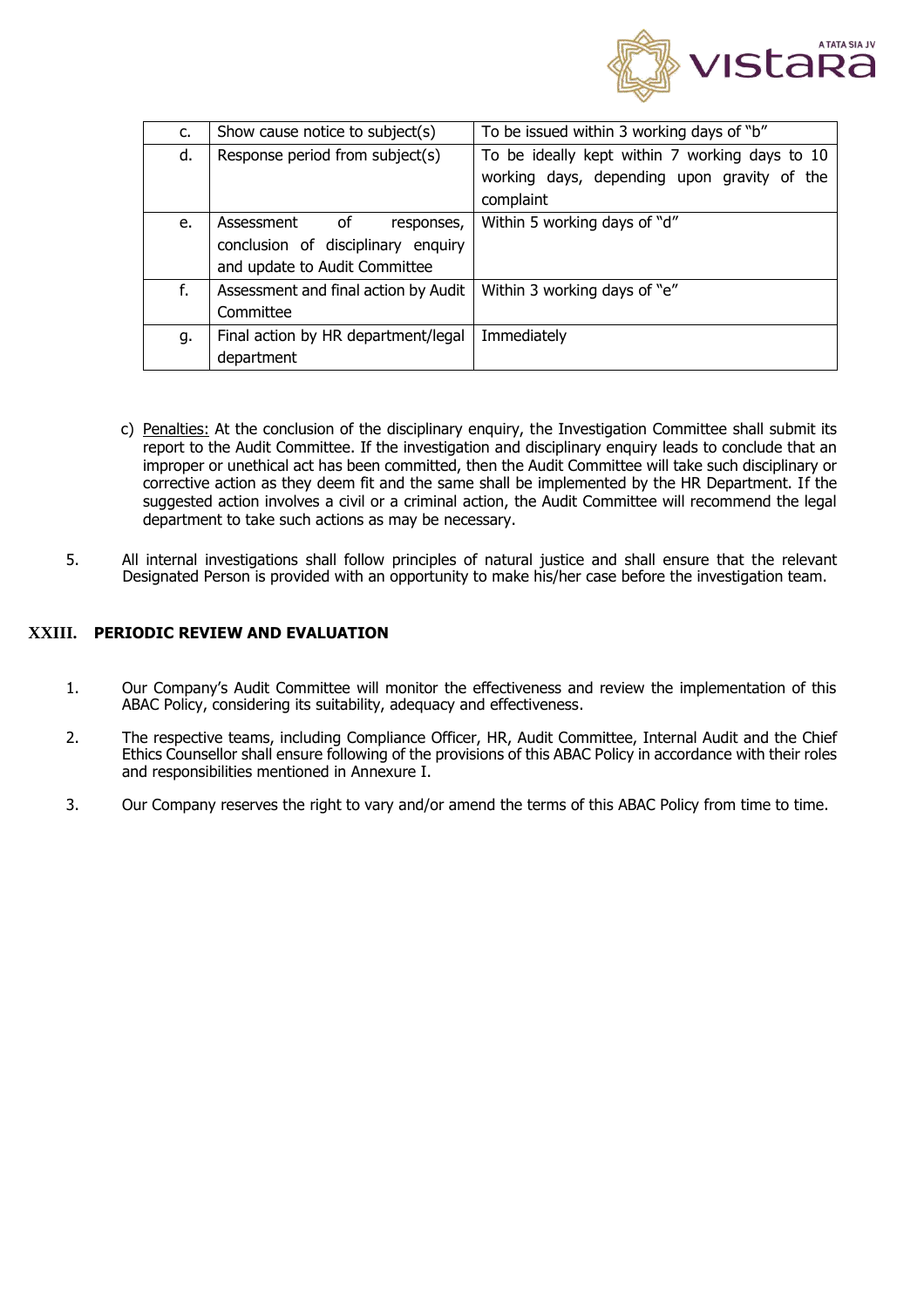

# **Annexure I**

Following are the roles and responsibilities of Compliance Officer, Chief Ethics Counsellor, HR department, Investigation Committee, Audit Committee and internal audit team under this ABAC Policy:

## I. **Compliance Officer**

- The Compliance Officer will act as custodian of this ABAC Policy;
- The Compliance Officer will be responsible for implementation and periodic changes required under this ABAC Policy;
- All bribery and corruption related issues will be reported to the Compliance Officer and investigated in accordance with procedure laid down in this ABAC Policy;
- All reports, complaints, doubts or concerns in relation to this ABAC Policy shall be raised to the Compliance Officer; and.
- The Compliance Officer will convene the investigation proceedings.

## II. **Chief Ethics Counsellor**

- All approvals, queries and issues related to GEH as provided under this ABAC Policy and the Company's Gift, Entertainment and Hospitality Policy will be resolved by the Chief Ethics Counsellor; and
- All issues related to Conflict of interest related to GEH will be reported and raised to the Chief Ethics Counsellor.

## III. **HR department**

- HR will ensure timely trainings and dissemination of this ABAC Policy to all the Designated Persons at the time of induction and at regular interval of time;
- HR will obtain declaration from employees at the time of joining, and annual declarations from all the employees to ensure compliance with the TCoC. Standard template annual declaration is provided under Annexure II of this policy; and
- HR head shall nominate a person from HR department to be a member of the Investigation Committee. Further, any action required to be taken post conclusion of the investigation shall be taken by the HR department against the subject.

# IV. **Investigation Committee**

- The Investigation Committee shall initiate the investigation as and when any violation under this ABAC Policy or the Whistleblower policy is reported;
- The Investigation Committee shall supervise and monitor all the ongoing investigations;
- The Compliance Officer shall report to the Investigation Committee on a quarterly basis to ensure smooth implementation of this ABAC Policy, and the Investigation Committee shall take note of the reported cases of violation; and
- The Investigation Committee shall ensure timely conclusion of the investigations and shall also ensure that the investigation to conduct in an independent manner. If Investigation Committee is of the view that an investigation will be stretched beyond stated timelines then it shall record the reasons for the same and proceed to conclude investigation withing extended timeline.

### V. **Audit Committee**

- The Audit Committee shall ensure overall supervision and implementation of this ABAC Policy;
- The Audit Committee shall ensure investigation and closure of any complaints received under this ABAC Policy by supervising the responsibilities of the Compliance Officer;
- The Investigation Committee shall report to the Audit Committee on a quarterly basis to ensure smooth implementation of this ABAC Policy, and the Audit Committee shall take note of the reported cases of violation and their resolution; and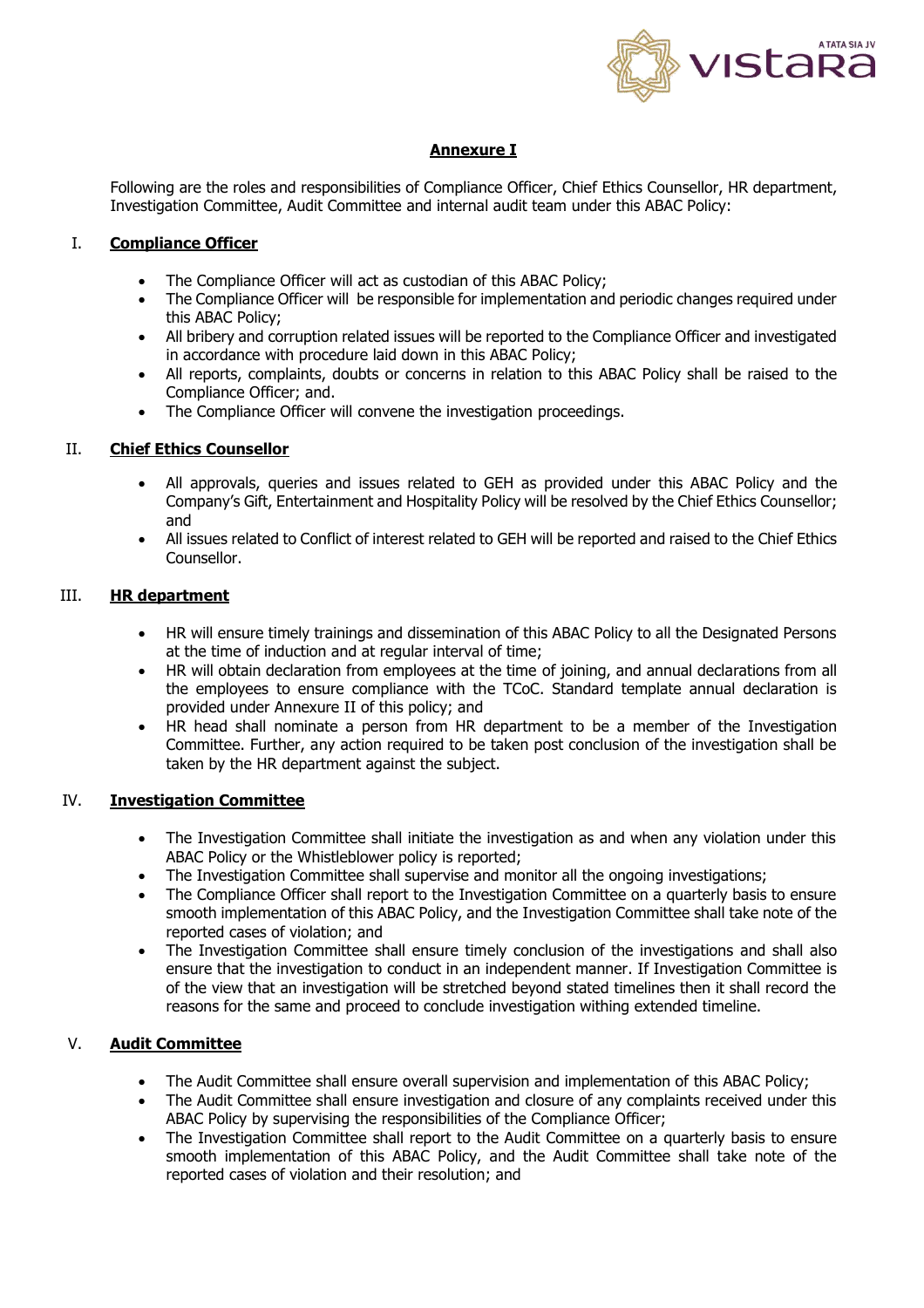

• The Audit Committee shall ensure that a whistleblower is protected against any victimisation or unfair treatment.

# VI. **Internal audit team**

- The respective member from the internal audit team will form part of the Investigation Committee and shall ensure assist and ensure conduct of the investigation in accordance with this ABAC Policy.
- The internal audit team, based on outcomes of the investigation, shall recommend protective and detective measures to the Company, to proactively identify any such instances from occurring in future.
- The internal audit team shall provide necessary support, knowledge and technical expertise required by the Compliance Officer and the Investigation Committee to carry out investigation procedures and conclude the investigation.